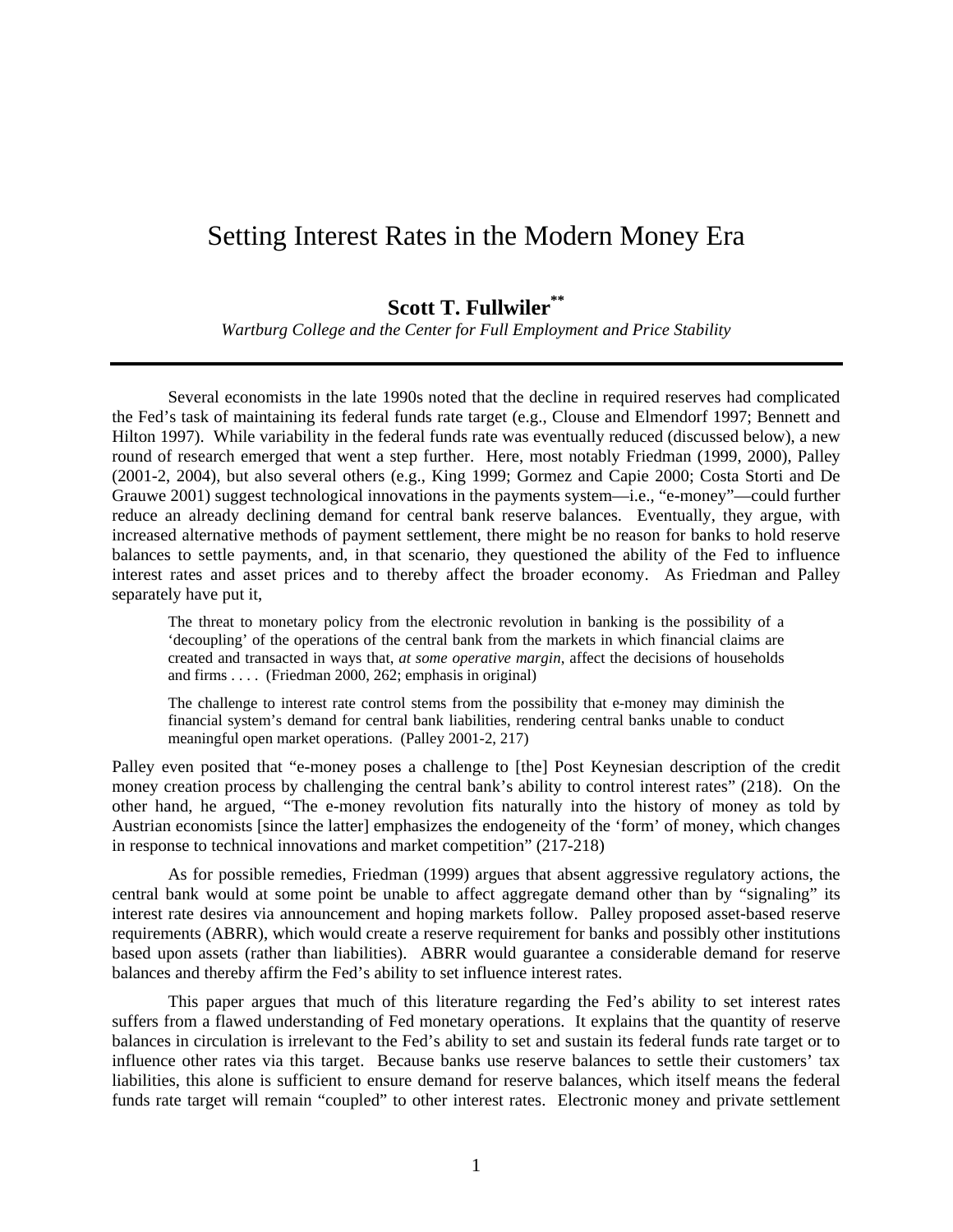systems do nothing to diminish the Fed's ability to implement monetary policy as long as taxes must be paid in reserve balances, while neither development in fact poses a threat to the Post Keynesian—and particularly, the horizontalist—view of credit money creation and interest rates. As outlined in Wray (1998), the imposition by the State of a tax liability payable in its own money is *sufficient* for a demand for the State's money to exist. The counterpart here is the recognition that such demand is similarly sufficient for the central bank to set interest rates. As such, the coming "e-money era" will be much the same as the "modern" or "sovereign" money eras (Wray 1998) that preceded it.<sup>1</sup>

#### *Monetary Operations and Federal Funds Rate Volatility*

This section reviews Fed monetary operations related to setting and sustaining the FOMC's targeted rate in the federal funds market. It demonstrates that while the federal funds rate has exhibited substantial variability in recent years as the quantity of reserve balances fell, the Fed always has the option to exercise total control over the federal funds rate, regardless of the quantity of reserve balances in circulation. Developments such as the continued decline in reserve requirements or the e-money revolution are of no consequence in this regard. Proposals intended to raise the demand for reserve balances in order to improve the Fed's ability to achieve its federal funds rate target misunderstand the dynamics of the Fed's operations. The description of monetary operations here is also recalled in later sections.

To begin, the federal funds market is a wholesale market in which banks borrow and lend balances in reserve accounts, mostly on an overnight basis. The vast majority of trades are effected either through brokers or through pre-existing lines of credit. Banks use reserve balances to meet reserve requirements and to settle payments, borrowing when they are short of funds and lending when they have excess. While individual banks can alter their own reserve account balances by interacting with other banks to borrow/lend or send/receive payments, in the aggregate these actions leave the quantity of balances unchanged. Fed open market operations (both temporary and permanent) and lending function to accommodate banks' demand for reserve balances given daily changes to the Fed's balance sheet beyond its direct control. *Ceteris paribus*, increases (decreases) in the asset side of the Fed's balance sheet (e.g., discount lending, securities owned, float) raise (reduce) reserve balances, while increases (decreases) in the liability side (e.g., currency/vault cash, Treasury's account) reduce (raise) them. Thus, for example, payments from bank reserve accounts to the Treasury reduce reserve balances, and vice versa. Contrary to the money multiplier model, the Fed's daily open market operations offset current and anticipated changes to the Fed's balance sheet as part of the broader process of accommodating banks' demand for reserve balances, rather than proactively adding or subtracting reserve balances to directly "control the money supply." While these facts are self evident from a careful reading of the Open Market Desk's annual reports, and for several years have been integrated into the Post Keynesian endogenous money literature (e.g., Moore 1988; Lavoie 1992; Wray 1990, 1998), a growing number of neoclassical monetary economists (Hamilton 1997; Clouse and Elemendorf 1997; Furfine 2000; Woodford 2000, 2001) have joined the fold.

 Such fundamentals of monetary operations demonstrate why Fed interest rate targets would not be threatened if the electronic money revolution led to the complete elimination of currency in circulation. While such a change in the retail payments system (i.e., the use of bank deposits and the credit card network in place of currency and coin) has not been seriously considered a threat to the Fed by those publishing research on the e-money revolution—since it is the *wholesale* payments system, in which reserve balances are important for settlement primarily among banks and which is discussed in the following section, that is at issue—it is worth reviewing here. When banks anticipate greater withdrawals of currency by depositors, they in turn purchase additional vault cash from the Fed and pay for this via debits from their reserve accounts. Thus, as the public demands more currency, it is supplied endogenously and reserve balances are drained in kind, *ceteris paribus*, since both reserve balances and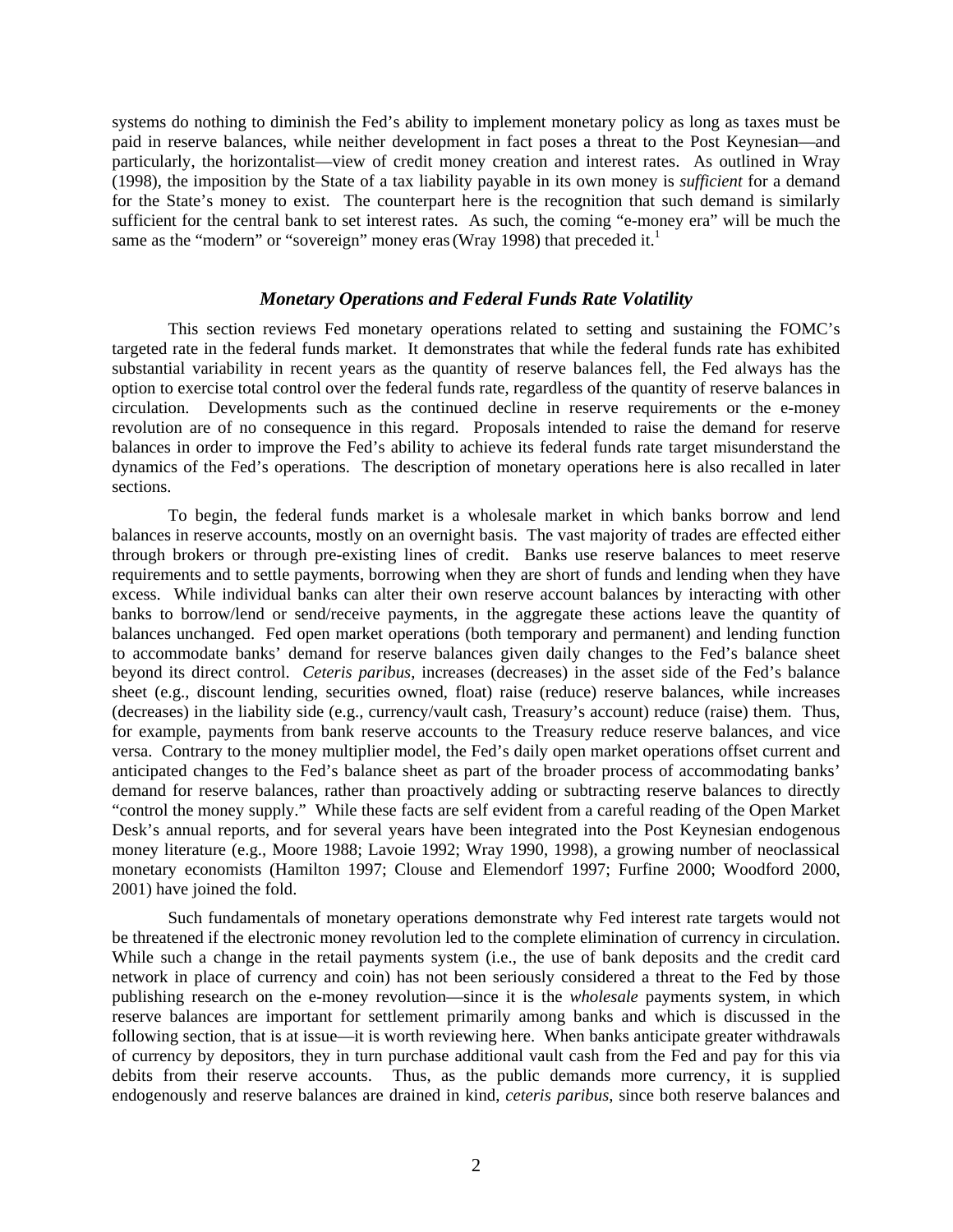currency are liabilities on the Fed's balance sheet. For the Fed to not supply currency endogenously in this manner would be inconsistent with the Federal Reserve Act, as it would bring unnecessary trauma upon the retail payments system and possibly to the banking system as well. The vast majority of the Fed's permanent open market operations offset the resulting drain in reserve balances in order to accommodate the demand for reserve balances at the targeted federal funds rate. If the e-money revolution were to somehow result in the total elimination of the public's demand for currency the Fed's operations would actually be *simplified*, as a major source of changes to the Fed's balance sheet that daily operations must offset would be eliminated.

Banks' demand for reserve balances arises from reserve requirements and payment settlements. Regulation D requires banks to hold reserve balances (based on deposits less vault cash) during the computation period that ends seventeen days prior to the beginning of the two week maintenance period. Reserve balances held at the end of most business days count once toward the maintenance-period average for each calendar day the balances are held. Banks reserve accounts are used to settle interbank payments, govt. payments, net settlement transfers from private clearinghouses, automated clearinghouse (ACH) transactions, and currency deposits/withdrawals from Fed Banks. While the volume of checks and ACH transactions is 175 times as large as the volume of transfers on Fedwire (the Fed's real-time gross settlement payment system), Fedwire transfers total 95 percent of dollar-value payments from reserve accounts (Panigay Coleman 2002, 74). In 2004, the total dollar value of Fedwire funds transfers was \$470 trillion, or around \$1.86 trillion per business day (Board of Governors 2005).<sup>2</sup> Beyond these two activities, there is no other reason for banks to hold non-interest bearing reserve balances, rendering the demand for reserve balances insensitive in the short run to changes in interest rates.<sup>3</sup>

Banks that fail to meet their reserve requirement for the two-week period have been traditionally assessed a penalty rate of 2 percent plus the discount rate on the deficiency and have also had to hold a higher average level of reserve balances during the next maintenance period. There are further penalties assessed when a bank's reserve account falls into overdraft, as the Fed provides intraday credit (daylight overdrafts) or overnight credit (overnight overdrafts). Provision of overnight or intraday credit, or both, at *some* price is a common characteristic of *all* central banks as they are each legally obligated to maintain stability in the payments system (Government Accounting Office 2002). Intraday credit is relatively inexpensive at 36 basis points; however, if an intraday negative balance persists through the end of the day, the penalty for overnight credit is the day's federal funds rate plus 400 basis points and carries with it the threat of additional regulatory oversight for repeat offenders, a combination which banks obviously attempt to avoid (Clouse and Elmendorf 1997; Edwards 1997; McAndrews and Potter 2002). Banks unable to secure funding to clear daylight overdrafts have traditionally not taken on overnight overdrafts but have instead borrowed at the discount window. However, because the discount rate was set below the federal funds rate, historically the Fed has strongly dissuaded banks from borrowing at the discount window unless all other sources of credit had been exhausted. As a result, banks have been less than eager to borrow at the discount window even as the federal funds rate at time rose well beyond its target (Hakkio and Sellon 2000).

Given the substantial penalty on overnight overdrafts, and the non-monetary costs associated with borrowing at the Fed's discount window, the federal funds rate could rise substantially if reserve balances provided were insufficient to accommodate the existing demand. On the other hand, given that beyond settling payments and meeting reserve requirements there is no other reason for banks to hold non-interest bearing reserve balances, should the Fed allow more reserve balances than banks desire to hold, the federal funds rate could slip well below its targeted rate and fall to zero if a reserve excess persists (as in Japan).

It is therefore the existing combination of regulations and penalties creating a substantial spread (hereafter, the "spread") between the rate paid on reserve balances (zero percent in the U.S.) and the penalty (both monetary and non-monetary) assessed to overnight overdrafts (or, alternatively, the nonmonetary costs traditionally associated with borrowing from the discount window to cover an intraday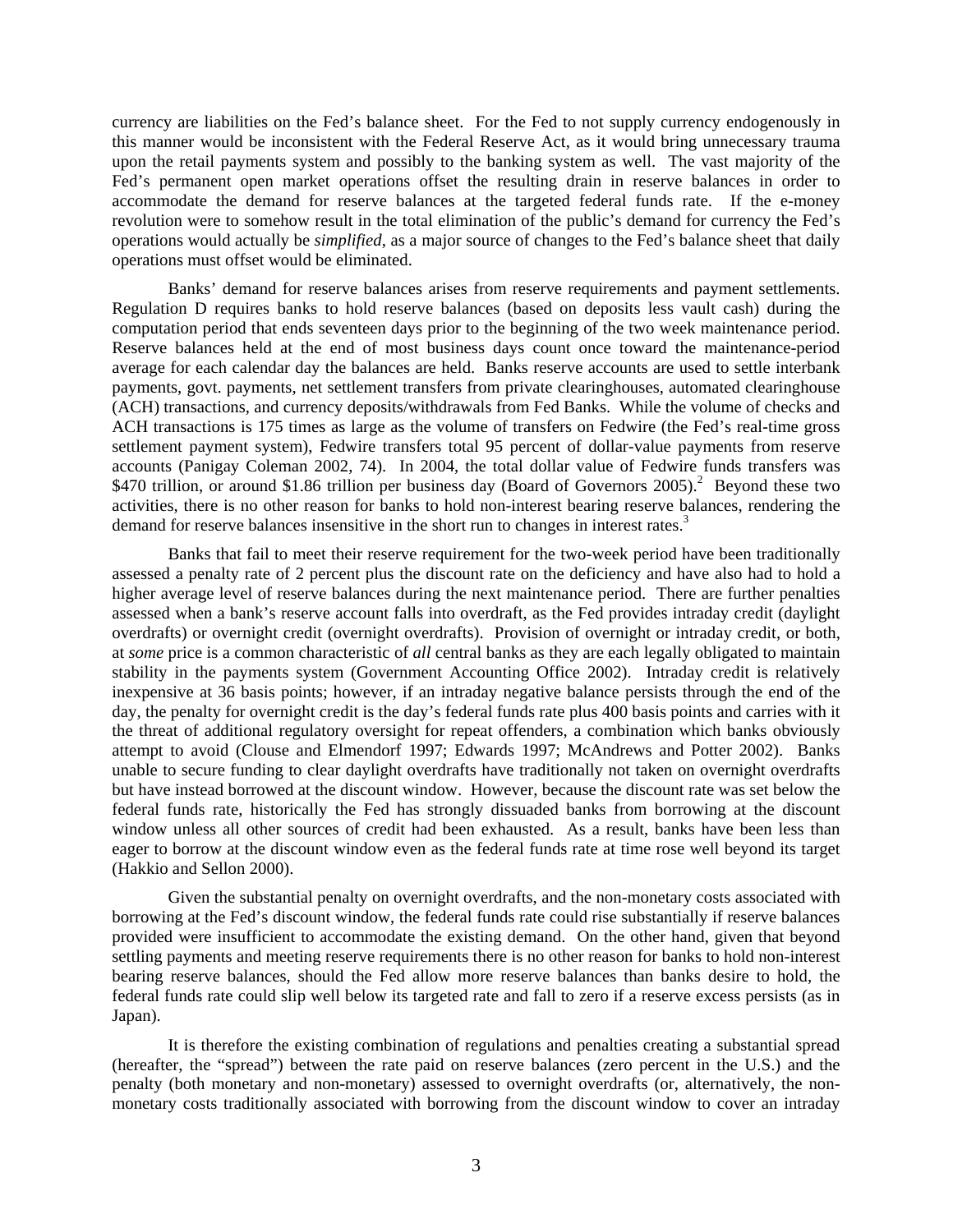overdraft and also avoid an overnight overdraft) that permits wide swings in the rate if too many or too few reserve balances are supplied by the Fed. The two-week maintenance period has traditionally reduced the interest rate variability on most days *within* the maintenance period. Reserve requirements if large enough to raise reserve balance demand significantly—can reduce the likelihood of overnight overdrafts, while a relatively modest surplus or deficiency of reserve balances supplied on most days (except for the last few days of the maintenance period, at least) could often be offset later in the period. Reserve requirements—particularly when the maintenance period lasts several days or more and begins after the end of the computation period—also provide the Fed with a more predictable demand for reserve balances (Clouse and Elmendorf 1997; Edwards 1997; Fullwiler 2003). $4$  Consequently, the Fed has traditionally accommodated the demand for reserve balances with only one open market operation per day at the most.

Since reserve balances are unremunerated, reserve requirements are widely known to be essentially a tax that banks attempt to avoid if possible. In the mid-1990s, banks began using technology to sweep idle customer deposit balances into money market accounts not subject to reserve requirements. Sweep accounts rose from near zero in 1994 to over \$370 billion by 2000; checkable deposits fell from \$810 billion in 1994 to \$595 billion in 2000 (Federal Reserve Bank of St. Louis 2004a, 2004b). The fall in deposits reduced system-wide reserve requirements significantly, with many banks then able to meet reserve requirements entirely through vault cash. As a result, reserve balances held fell significantly, but banks were then far more likely to incur overnight overdrafts; the quantity of reserve balances demanded became more closely tied to the more variable, daily payment settlement needs of banks rather than the more predictable, bi-weekly demand for reserve requirements. The Fed's ability to reliably accommodate the demand came into question as federal funds rate volatility increased dramatically. Many, however, recognized that the excessive volatility in the federal funds rate was simply the result of the Fed's own penalties on overnight overdrafts in combination with its traditional hesitation to lend from the discount window (Bennett and Hilton 1999; Clouse and Elmendorf 1997; Furfine 2000). By 2000, volatility in the federal funds rate had been reduced to earlier (pre-sweeps era) levels due to a combination of factors including changes to Regulation D in 1998 (switching from near-contemporaneous accounting of reserve balances to the above-described lagged-accounting method), closer attention to the daily reserve balance needs of banks in planning operations (whereas without the threat of overnight overdrafts more attention had been paid to the maintenance period average needs of banks), and enhanced monitoring of payment flows by banks themselves (Fullwiler 2003; Demiralp and Farley 2005).<sup>5</sup>

The increase in federal funds rate volatility that accompanied the reduced quantity of reserve balances in the late 1990s made explicit the connection between the payments system and the Fed's implementation of monetary policy. $\frac{6}{5}$  For decades economists had focused on reserve requirements in modeling monetary operations rather than on the payments system; nearly every textbook still retains such a focus via the money multiplier model. However, analysis of the Fed's implementation of monetary policy more appropriately begins with the Fed's defensive provision of sufficient reserve balances (Fullwiler 2003). Reserve requirements—since they can reduce the likelihood of overnight overdrafts, enable substitution of balances across days, and encourage a predictable demand for reserve balances—are one possible way of reducing variability in the federal funds rate given the wide "spread" and traditional practice of executing just one open market operation per day. It is self evident, however, that the most direct way to reduce potential funds rate volatility is to reduce the "spread" itself. Less onerous penalties or conditions on overnight credit extension by the Fed and payment of interest on reserve balances would reduce the size of potential deviations in the federal funds rate regardless of the inelasticity, variability, or unpredictability of the demand for reserve balances.

Many countries *without* reserve requirements—including, Canada, Great Britain, Norway, Sweden, New Zealand, and Australia—have thus kept overnight rate volatility low by paying interest on central bank balances at, say, 0.25 percent below the targeted overnight rate, and charging interest for overnight lending at, say, 0.25 percent above the targeted overnight rate, at a Lombard-type lending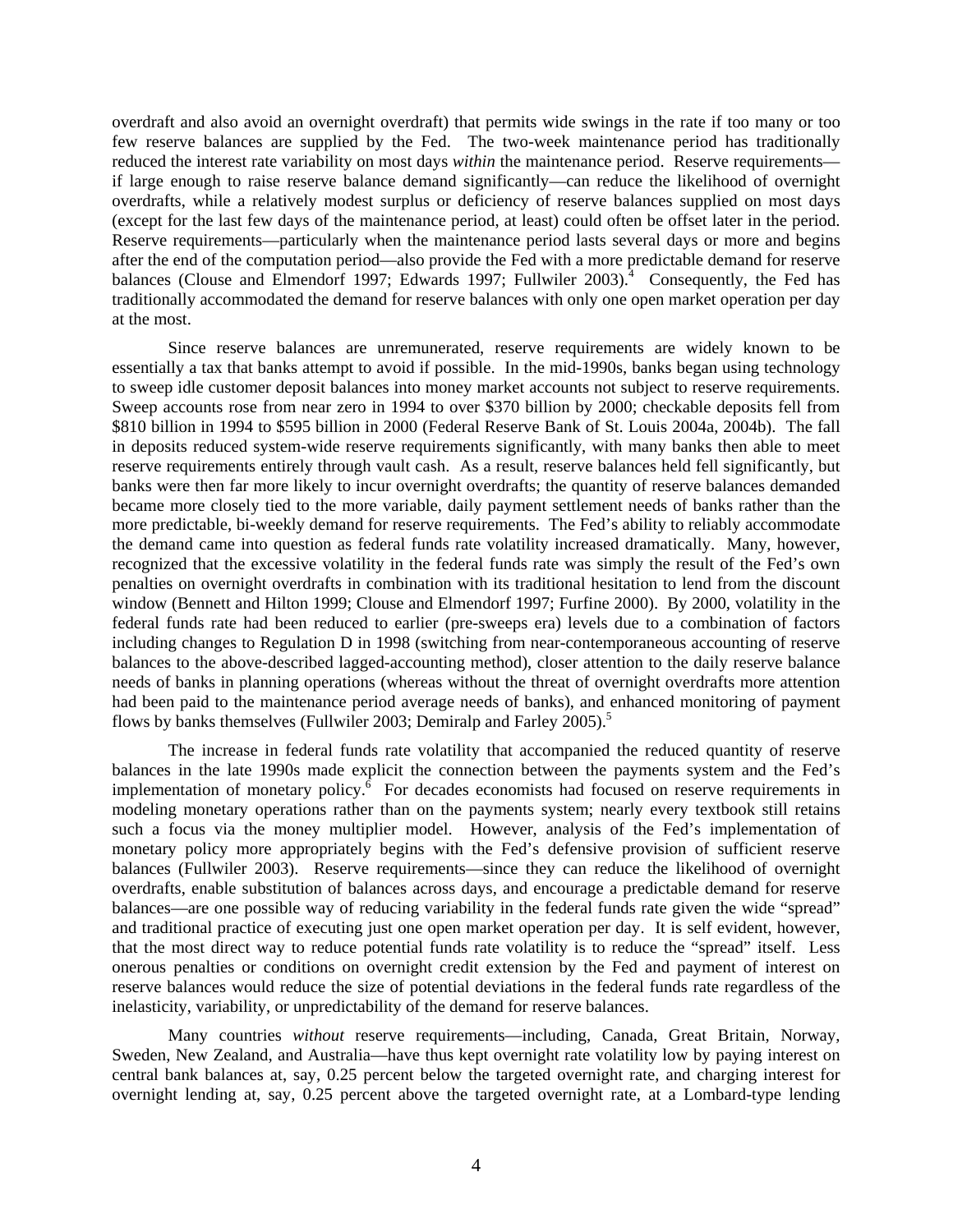facility (Sellon and Weiner 1997; Woodford 2001, Lavoie 2005). In theory, the overnight rate then fluctuates between the two rates, without moving outside the range; in practice, and partly due also to differences in the frequency and timing of daily operations (as well as the elimination of the averaging provisions discussed in notes 3 and 4), these central banks have achieved their target rates with substantial precision (Sellon and Weiner 1997; Woodford 2001; Lavoie 2005). This is so even as the demand for reserve balances in these countries is a function only of existing settlement technologies and payment flows and thus is quite interest inelastic, variable, and often unpredictable.

The Fed's primary lending facility—implemented in January 2003—lends to all banks (secured by appropriate collateral) at one percent above the targeted federal funds rate (slightly higher rates are required of banks deemed to be greater credit risks). By eliminating the non-monetary costs historically associated with borrowing from the Fed, and lending at a "penalty rate," the Fed is operationally similar to other central banks that have chosen to directly limit the upside potential of the overnight rate (Sellon and Weiner 1997; Woodford 2001). Not surprisingly, the New York Fed (2004) reports that the primary lending rate has resulted in reduced deviations on the upside from the targeted rate. The Fed has also spoken in favor of legislation permitting it to pay interest on reserve balances, indicating that it desires the ability to reduce the "spread" still further as in countries without reserve requirements (Kohn 2003).

Given a sufficiently narrow "spread," it is also obvious that the need for *any* open market operations to change the targeted rate is eliminated *regardless of the quantity of reserve balances in circulation..* With a narrow "spread," the Fed could simply announce changes to the upper and lower bounds to change its target rate, as other central banks without reserve requirements already do (e.g., Guthrie and Wright 2000). However, since the demand for reserve balances is a function of reserve requirements and payment settlement needs only, when the Fed announces a new federal funds target traders already adjust the rate without operations to change the quantity of reserve balances even with a wide "spread." As Sandra Krieger (head of domestic reserve management and discount operations, New York Fed) noted, the Fed's announcement of a new target is sufficient for fed funds traders to adjust their rates since "any change in the FOMC's target has virtually no effect" on the quantity of reserve balances demanded (Krieger 2002, 74). While the Fed might *temporarily* change the quantity of balances in order to "signal" a new rate to traders (as was the case prior to 1994) or to "nudge" the rate when traders do not move to the new target quickly enough, any changes inconsistent with the given demand for reserve balances—unlike a liquidity effect—are necessarily reversed later in the maintenance period (Krieger 2002, 74). Researchers have confirmed that changes in the federal funds rate target are carried out through an "announcement effect" rather than through additional operations (e.g., Demiralp and Jorda 2002). The main point is that while the magnitude of possible fed funds rate deviations from the target are determined by the width of the "spread," *changes* to the federal funds rate *target* require *no* open market operations regardless of the width of the "spread" (Fullwiler 2003, 869-871).

The errant concern that the Fed could lose the ability to reliably achieve the federal funds rate should the quantity of reserve balances decline substantially results from a misunderstanding of Fed operations. For instance, while Palley acknowledged the "extreme short run inelasticity" of the demand for reserve balances, he then suggested—erroneously—that this "explains why only small changes in the quantity of reserves . . . are needed to make changes in the monetary authority's target interest rate stick" (Palley 2001-2, 227). By invoking the liquidity effect to describe Fed operations, Palley confused the regulatory factors enabling daily swings in the federal funds rate (i.e., the "spread") with the reason why announced changes to the Fed's targeted rate can be carried out *entirely without* changes in reserve balances even with a wide "spread" (i.e., the inelasticity of demand for reserve balances). Palley's proposed "solution" to funds rate volatility is for ABRR to replicate what reserve requirements against deposits previously had accomplished. As such, however, the ABRR proposal takes the "spread" and the Fed's operating procedures (i.e., one operation per day) as given. On the other hand, simply reducing the "spread" would more directly minimize deviations in the federal funds rate from its target without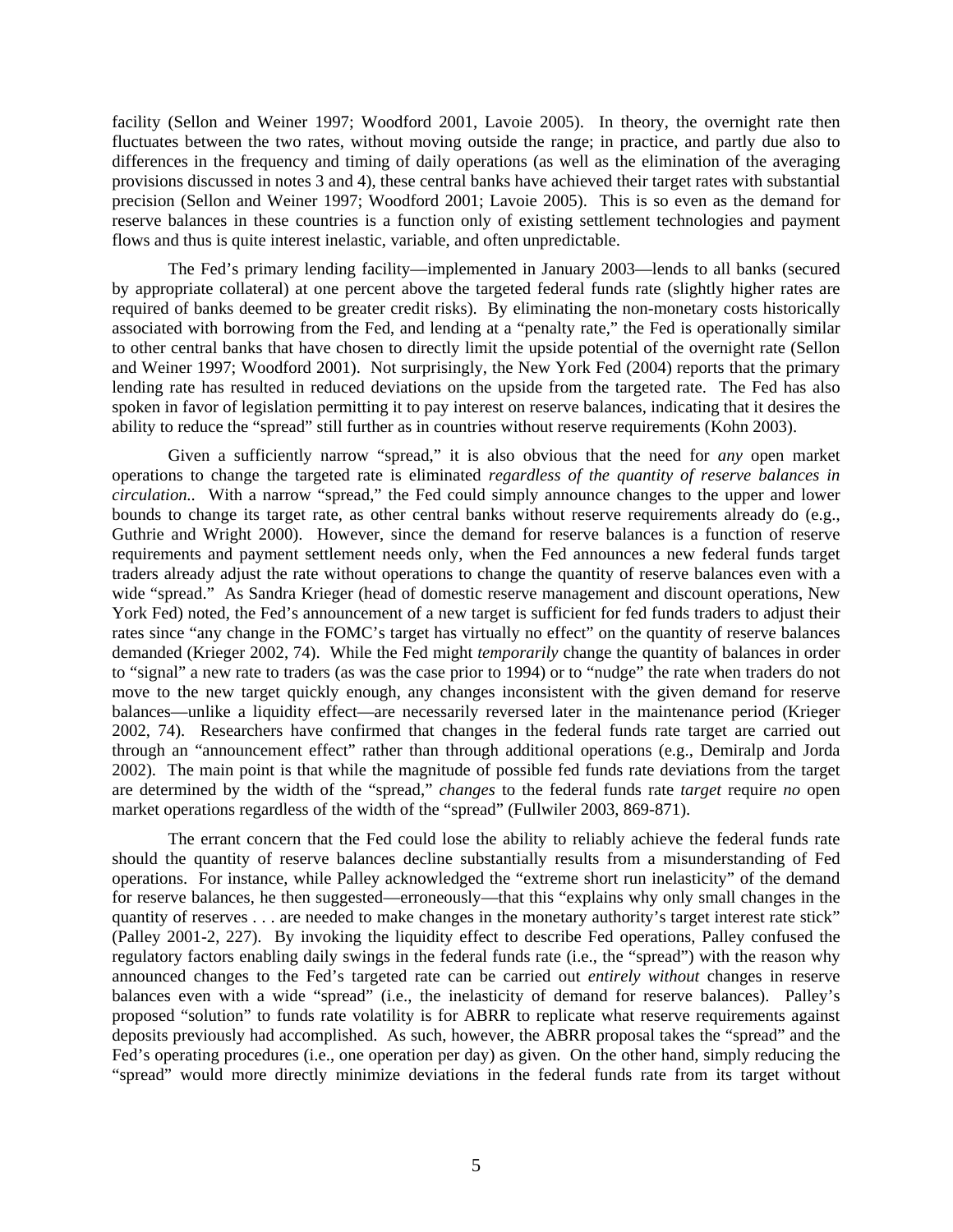additional regulatory burdens on banks; this approach has already proven to be effective in regimes that do not impose *any* reserve requirement "tax."7

In sum, the Fed's ability to both *set and sustain* a federal funds rate target is "threatened" only by its own implementation of available operating procedures. Changes in the payments system will have adverse effects if and only if the Fed supports such effects, a conclusion that has been confirmed by others (Sellon and Weiner 1997; Woodford 2001; Demiralp and Farley 2005).

#### *Innovations in the Payments System and the Fed's Influence Over Market Rates*

Having established that declining demand for reserve balances—whether from falling required reserves or e-money-related innovations in the payments system—are of no consequence for the Fed's ability to set and sustain the federal funds rate, the paper now turns to the Fed's ability to influence other interest rates in the economy. That the Fed can set the federal funds rate is of little importance if there is no transmission mechanism to speak of. This section discusses the Fed's monetary operations within the context of the wholesale payments system, since it is innovations in the latter that some believe will have the potential to eventually render the Fed's target irrelevant.

Friedman (1999), in a widely discussed paper, labels it a "puzzle" that central banks are able to engender such large effects in the economy when their securities transactions are so "miniscule" in comparison to the value of financial market transactions. As just one example, open market operations by the Fed are rarely more than a few billion dollars on any given day (and are usually quite a bit smaller than this); this value is vastly outpaced by the \$1.86 *trillion* in funds transferred daily via Fedwire. As financial innovations continue, the disparity in the size of between central bank and total financial market transactions will continue to widen. Friedman's papers argue that at some point the Fed's target rate could become "decoupled" from other rates and asset prices, leaving the Fed much like "an army with only a signal corps," able to announce its priorities while unable to alter market interest rates or asset prices. Palley agreed that "although demand for reserves has been reduced, remaining transactions and settlement sources of demand for reserves have been sufficiently large and connected to economic activity that central banks have still been able to control short-term interest rates through open market operations. The challenge of e-money is that this will also change" (2001-2, 220).

Given these viewpoints, it is useful to begin by considering declining reserve balances in wholesale payment settlement and their relation to monetary policy implementation. Because reserve balances are non-interest bearing, banks routinely minimize their holdings. Similar to their attempts to reduce the reserve requirement "tax" imposed by Regulation D through retail sweep accounts, banks have also continuously sought to reduce the quantity of reserve balances used in payment settlement. As early as 1957 Hyman Minsky discussed financial innovations that at that time enabled a given quantity of reserves to be correlated with far greater economic activity. More recently, Hancock and Wilcox (1996) point out that electronic payment settlement has contributed over the course of many years to continuous declines in the quantity of reserve balances necessary to settle a give quantity of payments:

In recent decades, even while the banking industry was growing faster than real economic activity, the dollar value of funds transmitted via large-dollar electronic payments systems was growing relative to the size of banks. . . . Two decades ago, daily transfers were less than one-tenth as large as total bank liabilities. By the mid-1990s, the ratio had risen to seven times its value in the early 1990s. . . . [During the same period] the sum of banks reserves and clearing balances . . . at Federal Reserve Banks relative to their total liabilities fell markedly: After averaging close to 4 percent in the early 1970s, reserve balances as a proportion of liabilities averaged less than 1 percent by the mid-1990s. As a consequence, the value of banks' electronic payments relative to their reserve balances increased dramatically: By 1994, the ratio of the value of Fedwire transfers to reserve balances was about forty times its  $1973$  value.<sup>8</sup> (871)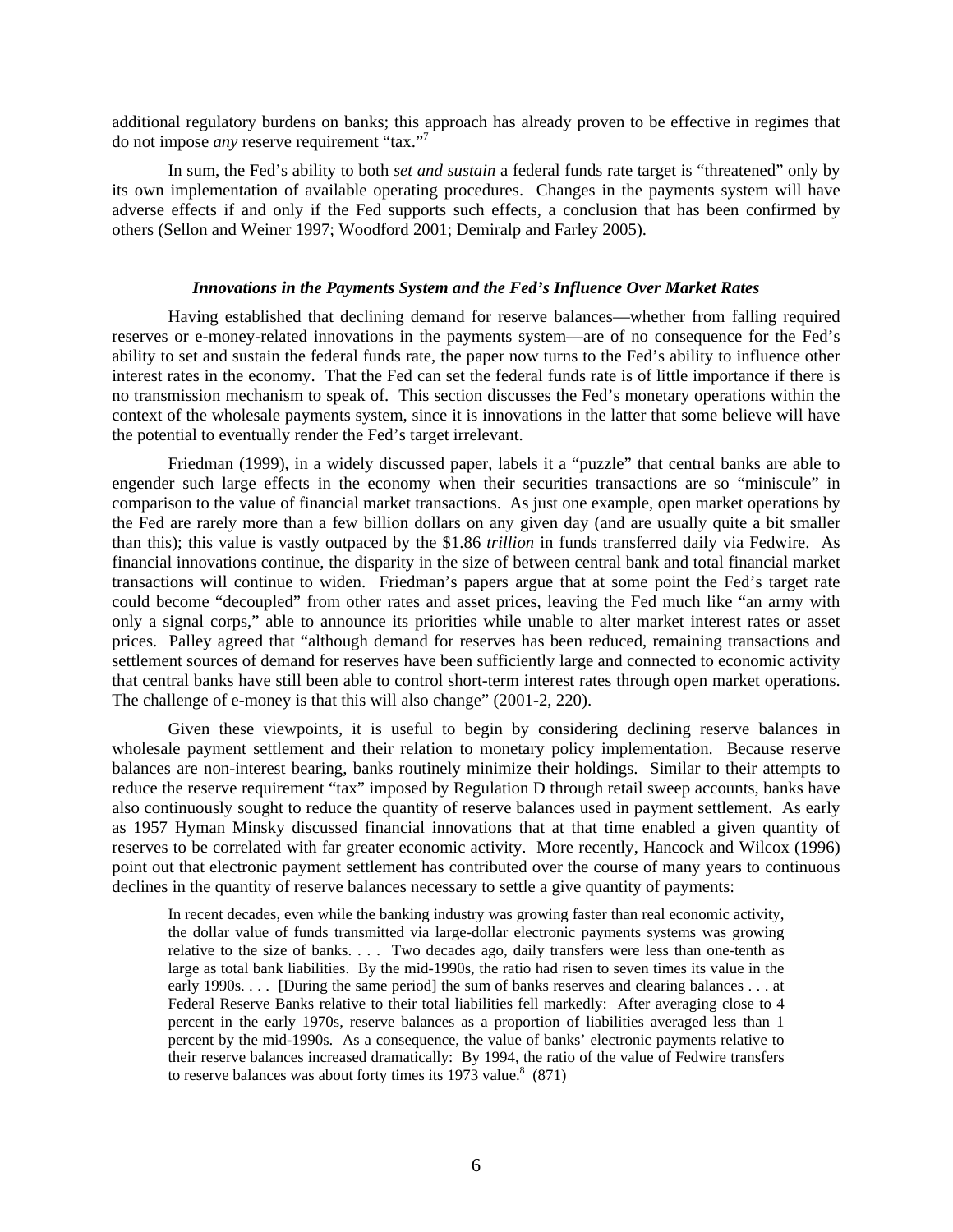Current data suggests that payment flows for individual banks can easily rise to 100 to 200 times larger than their end-of-day reserve balances (Furfine 2000; McAndrews and Potter 2002).

One of the most important reasons for the decline in the ratio of reserve balances held to settle payments is the use of netted payments by clearinghouses, which enable their members to settle a small, "netted" percentage of total transactions via Fedwire, often at the end of the business day. During the day, implicit intraday credit is provided to those banks with net debit positions. The Fed has actively promoted clearinghouse netting to improve payment system efficiency by reducing transactions and risk exposure of participants (Bank for International Settlements 1989). For example, the Clearing House and Interbank Payments System (CHIPS) clears many international transactions and other payments between large New York banks. Gross CHIPS payments rival Fedwire transactions in terms of dollar value; netted CHIPS payments are settled via Fedwire. Similarly, most small banks use local clearinghouses to clear local transactions while settling netted obligations using Fedwire.<sup>9</sup> A large percentage of securities transactions are cleared through subsidiaries of the Depository Trust and Clearing Corporation (DTCC); net settlements occur through Federal Reserve accounts and Fedwire. DTCC's subsidiaries—Depository Trust Corporation (DTC), National Securities Clearing Corporation (NSCC), and the Fixed Income Clearing Corporation (FICC)—provide clearance services for "virtually all equity, corporate debt, municipal debt, government securities, mortgage-backed securities, and emerging market sovereign debt trades in the U.S. totaling more than \$1.7 trillion daily" (Depository Trust Clearing Corporation 2003, 9).

Another important reason is that various money markets offer competing avenues for borrowing or lending. Banks frequently use overnight Eurodollar and repurchase agreement markets as substitutes to overnight trading in the federal funds market (Griffiths and Winters 1997; Meulendyke 1998, ch. 3; Cyree et al 2003; Lee 2003; Demiralp et al 2004). For instance, regarding repurchase markets,

Instead of holding unremunerated settlement balances, banks hold liquid securities which they can use at any time to borrow the settlement balances that they exactly need to avoid end-of-day overdrafts in their current account at the central bank. As a result, the volume of Treasury securities held on the books of commercial banks in the U.S. (hence available for repurchase operations) has increased very rapidly and is now twelve times their reserve balances. At the same time, the growth of the treasury bill repo market has been spectacular, particularly in the 1990s. (Henckel et al 1999, 16)

Certificates of deposits and sales of commercial paper, particularly by the parent holding company, are also substitute sources of funds. These competing sources/uses of funds are also related to the previous discussion of netting, since a large percentage of Eurodollar, repurchase trades, and commercial paper transactions are netted in settlement via CHIPS, FICC, and DTC, respectively.

Thus, whereas banks might have utilized more federal funds trades requiring gross settlement on Fedwire in previous decades to manage liquidity for payment settlement and to perform asset/liability management, they now accomplish a large percentage of both via netted settlement.

To relate this to monetary operations, return now to Friedman's earlier "puzzle": Palley's "answer" was that the interest inelasticity of the demand for reserve balances enabled relatively smallsized Fed operations to induce changes in the Fed's target rate (2001-2, 227), but this missed the point in several ways. To be sure, and as explained in the previous section, such inelasticity does mean that changes to the Fed's target rate actually require no operations at all. But regarding day-to-day operations (i.e., how does the Fed *sustain* its target given its relatively small-sized operations?), Friedman's "puzzle" actually has an alternative, albeit trivial "solution": end-of-day reserve balances desired by banks are now a mere \$10-\$20 billion largely due to retail sweep accounts and the above innovations in the payments system. Fed operations for the most part simply adjust this quantity *at the margin—*usually by a few billion dollars—in order to offset net changes to the Fed's balance sheet while accommodating the demand for reserve balances. This is not reducible to inelasticity in the demand for reserve balances; for instance, when changes in the Fed's balance sheet are larger in size—as during the Y2K buildup when the public desired to hold far greater quantities of currency than in normal times or during periods when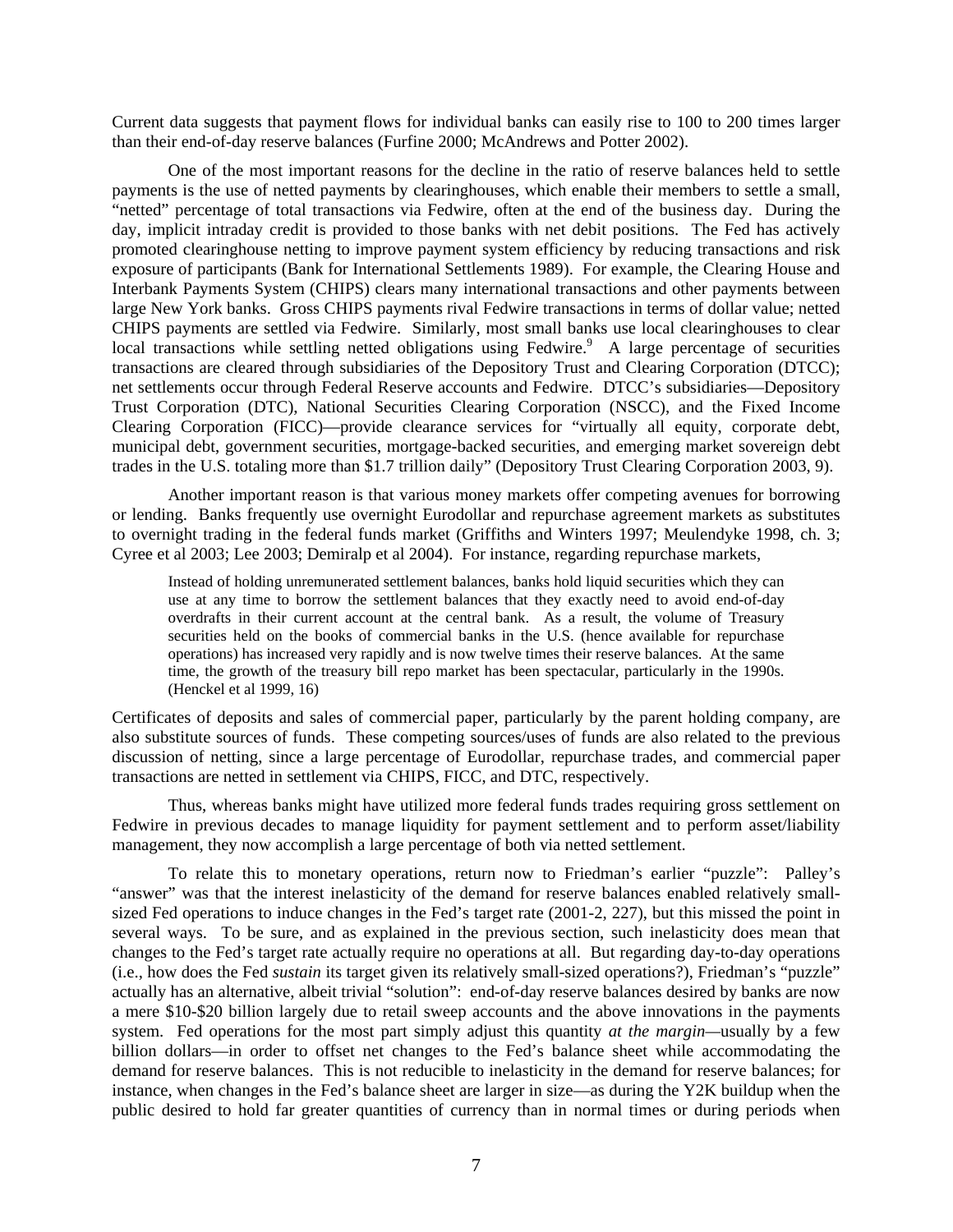Treasury tax receipts overwhelm the capacity of the Tax and Loan system (discussed below)—Fed operations likewise are much larger in size.

Recall also that Friedman's "puzzle" was primarily concerned with how *other* rates in the economy are affected given that open market operations are relatively insignificant in dollar terms. Changes to the federal funds rate target affect other short-term rates because, as already noted, bank borrowing or lending in the federal funds market can substitute for the commercial paper, negotiable time deposit, Eurodollar, repurchase agreement, and short-term Treasury markets. Aside from small differences due to collateral, default risk, and so forth, rates in these markets move together via arbitrage (Griffiths and Winters 1997; Meulendyke 1998, ch. 3; Cyree et al 2003; Lee 2003; Demiralp et al 2004).<sup>10</sup> Long-term Treasury rates are known to be primarily influenced by expectations of future short term rates—once an additional 'risk' or 'liquidity' premium on long-term rates is accounted for. This provides another answer to Friedman's "puzzle": the Fed can influence other rates simply by setting and sustaining the federal funds rate alone; it generally makes no attempt to intervene directly in other markets—regardless of the dollar volume of trades in these markets—since some manner of arbitrage against the Fed's target occurs in each.

Indeed, according to Sellon (2002), several market interest rates—particularly the prime rate, mortgage rates, consumer loan rates, and Treasury note and bond rates—have since the 1990s become *more* closely linked to movements in the Fed's federal funds rate target than in previous decades even as reserve balances were falling precipitously. Sellon showed that some of the very innovations related to the e-money revolution—financial deregulation, disintermediation in capital markets, and securitization have actually facilitated faster and larger pass-through responses of interest rates to changes in the federal funds rate and "strengthened the interest rate channel of monetary policy" (30). It is worth noting that this evidence also supports the Post Keynesian horizontalist view of money and interest rates.

Lastly, Friedman's "puzzle" is called into question by its singular focus on the quantity of *end-ofday* (or *overnight*) reserve balances. But the *end-of-day* quantity, which is most relevant to Fed open market operations or discount window loans, is not necessarily relevant to the quantity of reserve balances banks desire *throughout* the day. Average daylight overdrafts supplied by the Fed are typically over \$30 billion dollars, with peak overdrafts averaging \$100 billion (Panigay Coleman 2002, 76). The intraday quantity of reserve balances is clearly significantly greater than the end-of-day quantity, and the Fed's daily overdraft transactions are thereby much larger in size than its open market operations. Consequently, one must consider \$100 billion of peak daily credit extension—or an average of \$30 billion of credit outstanding *each minute*—to be "miniscule" to support the validity of Friedman's hypothesized "puzzle" in the first place.

In sum and contrary to the apparent logic giving rise to Friedman's "puzzle," the relative size of the Fed's own operations or of the end-of-day quantity of reserve balances is unrelated to whether or not the Fed's target rate influences other interest rates. The Fed achieves the federal funds rate target on a continuous basis—including accommodation of the intraday demand for reserve balances—but need make no attempt to affect other rates directly. In some countries without reserve requirements—such as Canada, Sweden, New Zealand, and Australia—the quantity of reserve balances is effectively *zero* at the end of each day; payment settlement is carried out almost exclusively via use of intraday reserve balances, while the abilities of these central banks to influence other rates has not been questioned (Woodford 2001). In a more general sense, absent reserve requirements the desire to hold overnight reserve balances exists mostly as a precaution against overnight overdraft penalties; however, any balances held at the end of the day are exactly offset by outstanding overdrafts if the Fed can reliably offset all net changes in its balance sheet. Rather than a sign of reduced importance of reserve balances or of the Fed's operations, zero overnight balances would simply imply increased precision in monetary operations such that neither overnight overdrafts nor the fear of such overdrafts existed.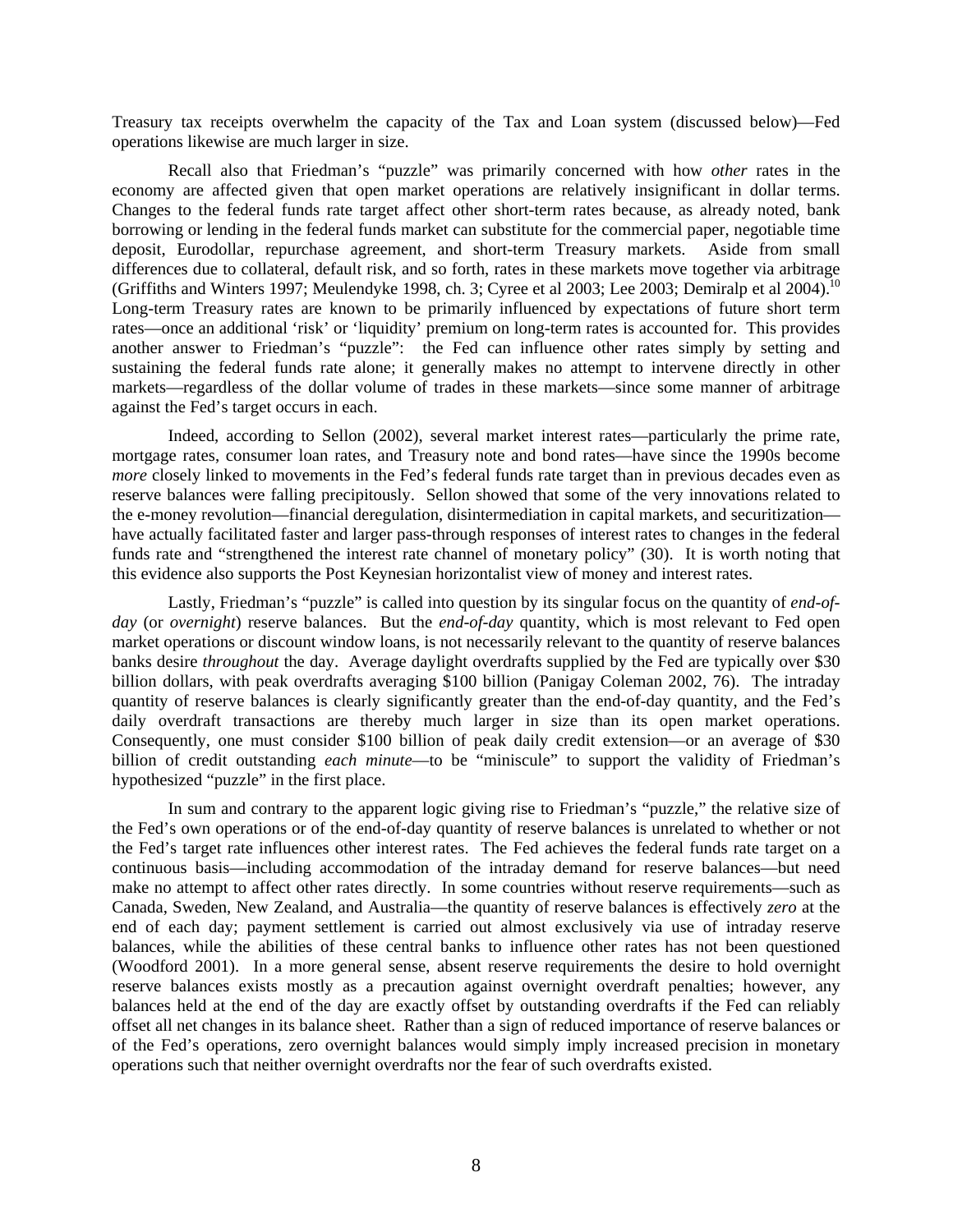To further reinforce the lesson that "quantity doesn't matter," one must also recognize that a fall in the quantity of *intraday* balances/credit would similarly not be alarming. For instance, as banks attempt to minimize reserve balance holdings *and* overdraft fees, the coordinated timing of outgoing Fedwire payments with incoming payments enables a given dollar-value of payments to be settled with fewer *intraday* overdrafts. Because Fedwire payments that net within the same minute do not generate daylight overdraft charges, banks now manage to batch and send 25 percent of total outgoing payments within the same minute as an incoming payment arrives (McAndrews and Rajan 2000, 18). One could also envision future innovations in federal funds market brokering—perhaps even facilitated by the Fed, as Henckel et al (1999) suggest—that would enable net surplus banks and banks in overdraft to "find each other" more easily throughout the day and thereby reduce average intraday overdrafts, though the plausibility of this scenario is rather small given the low (and in many cases, negligible) price of intraday credit at the Fed.

The question, therefore, is not *how many* reserve balances banks will desire to hold, whether overnight or intraday, since even if the answer is zero this may be of no consequence to the Fed's ability to influence other rates. Rather, since the Fed's influence on other rates occurs via arbitrage in other markets against the federal funds rate, what matters is that a demand for reserve balances exist that is significant enough—call it a *non-trivial* demand for reserve balances—for such arbitrage to continue into the future. Note that this also means that the Fed need not necessarily "corner" the market for wholesale settlement balances or as monopoly supplier, as Henckel et al and King (1999) claim, but only that there be a compelling enough reason for banks to hold reserve balances in a *non-trivial* sense. Other methods of wholesale settlement already exist and more will surely emerge over time, but the Fed's influence merely requires that arbitrage against its target continues.

However, as Jordan and Stevens (2002) point out, "Some have posed the theoretical possibility that, in the limit, there will be no appreciable [i.e., *non-trivial*] domestic demand for central bank money" (8). The Fed's target rate might then become "decoupled" from other short-term rates and from the broader economy. As King argued, "There is no reason, in principle, why final settlements could not be carried out by the private sector without the need for clearing by the central bank" (49). Jordan and Stevens hypothesized that banks could eventually "organize and participate in multilateral clearing and net settlement arrangements for money and securities transfers" without using reserve balances (10). Friedman concurred:

A private mechanism like CHIPS could evolve into a system of purely bilateral transfers among private banks . . . . A quarter century or so into the future . . . it is readily conceivable that one or more of these private clearing mechanisms may sufficiently erode banks' need for central bank reserves as to undermine the relevance of the [central bank]. (1999, 333)

Palley took the argument further and argued that banks might eventually exchange virtually any private financial asset—once securitized—to settle netted payments.

The key to the emergence of such a system is the ability of banks to value assets to market in real time. The information technology (IT) revolution may be the final development necessary for this. Over the past two decades, the growth of markets for securitized bank loans has meant that bank assets have become much more liquid. Securitization combined with the IT revolution means that banks and financial institutions (FIs) may be approaching the point where the bulk of bank assets can be valued in real time, thereby making it possible to settle debts between banks by transfer of title to these assets. The combination of securitization and IT therefore creates the prospect of a new form of settlement—call it "mutual fund e-settlement money." (2001-2, 222-3)

King also came to the same conclusion:

Pre-agreed algorithms would determine which financial assets were sold by the purchaser of the good or service according to the value of the transaction. An the supplier of that good or service would know that incoming funds would be allocated to the appropriate combination of assets as prescribed by another pre-agreed algorithm. Eligible assets would be any financial assets for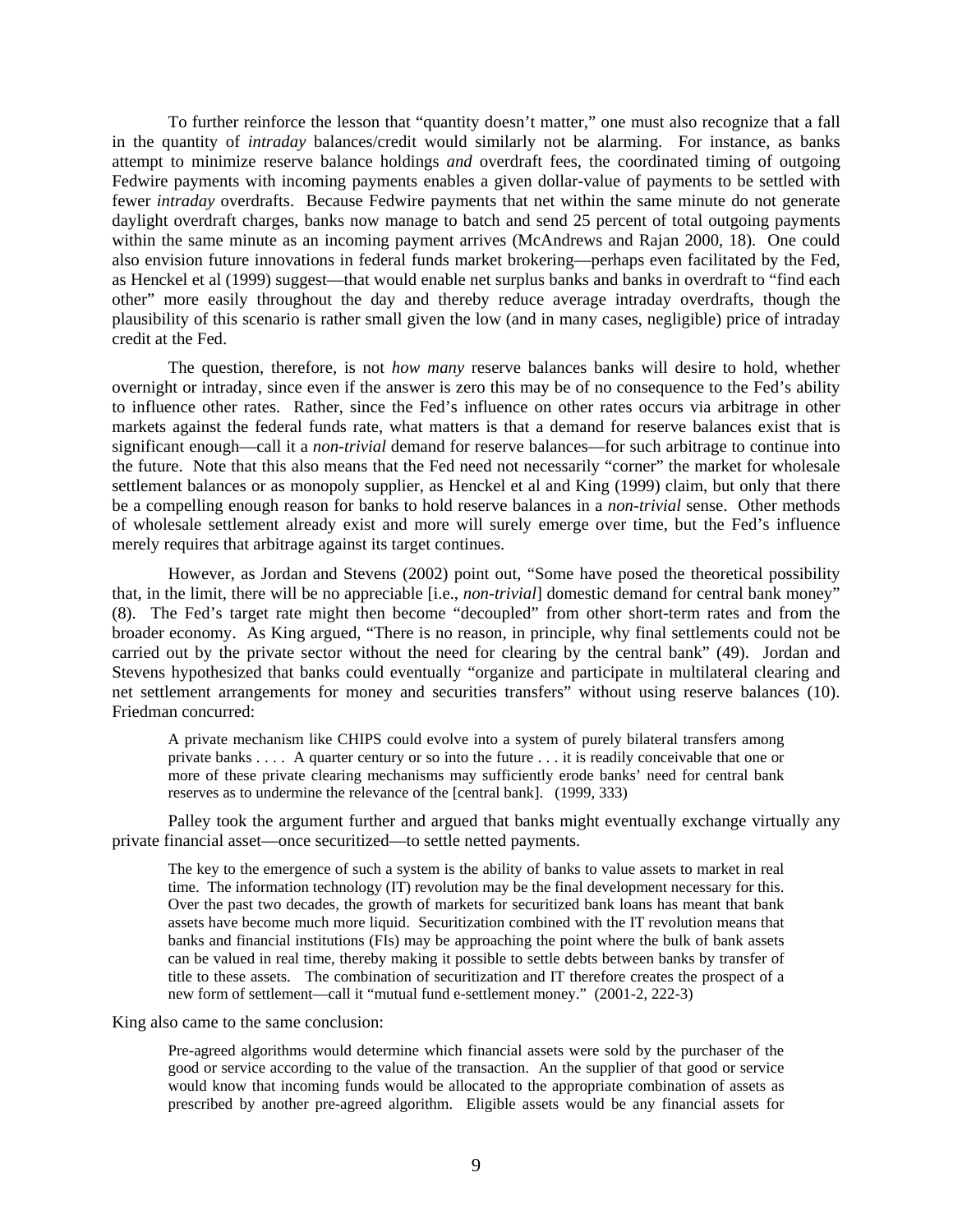which there were market-clearing prices in real time. The same system could match demands and supplies of financial assets, determine prices, and make settlements. (48)

And again, according to both, the outcome for the Fed and for other central banks was clear:

The elimination of banks' demand for reserves (say because of adoption of mutual fund esettlement money) . . . would undo the ability to target interest rates . . . . (Palley 2001-2, 227).

Any securities for which electronic markets exist could be used as part of the settlement process. There would be no unique role for base money . . . . Central banks would lose their ability to implement monetary policy. (King, 49)

Some other economists argued to the contrary that current and future developments in the payments system ultimately would not reduce to a non-trivial degree the use of reserve balances for wholesale payment settlement. For instance, Freedman (2000) and Goodhart (2000) note that due to the Fed's "unimpeachable solvency" (Freedman's term), unlike private clearinghouses it can always provide intraday credit or (in extreme cases) lender of last resort loans to ensure payments are settled without regard to its own financial standing. Hawkins (2001) and Goodhart likewise point out that the Fed is widely recognized as the safest counterparty in payment settlement. And since private clearinghouses sell their services based upon both efficiency *and* safety, both suggested it is unlikely that all or even most clearinghouses would stop settling netted liabilities via members' accounts at the Fed. Furthermore, netted or gross settlement via crediting/debiting to/from securitized financial asset balances—as in the scenarios suggested by Palley and King—would expose a payee to the risk that an asset's price would fall after the asset was acquired but before the payee could use it to discharge his/her own payment commitments. Thus, Hawkins argued that if financial assets of varying creditworthiness were to be used in settlement, discounting would likely occur.

 The counter argument was that the safety of settlement afforded by reserve balances was not enough to presume their continued use in the face of innovations in the payments system. King argued that the creditworthiness of a counterparty could someday be confirmed—given rapidly advancing information technology—in the process of clearing a transaction. And while Henckel et al and Palley acknowledged that settlement via purchase and sale of securities could expose payee's to price volatility, they argued that this would not be the case with short-term bills or repurchase agreements:

The risk associated with price volatility, which is small in the case of short-term bills, can be factored into the price of repurchase contracts through the use of margins (haircuts). Thus, the only cost to a bank of holding treasury bills rather than central bank balances is the opportunity cost of the additional bills that are needed to constitute the margins. This cost—particularly in the case of short-term bills (less than a year)—is clearly of a second order of importance compared to the opportunity cost of holding fully unremunerated settlement balances instead of remunerated treasury bills. (17)

One might imagine this scenario extended to the short-term liabilities of private institutions having virtually no credit risk, such as large clearing banks, as well as to repurchase agreements using their liabilities as collateral.<sup>11</sup>

As mentioned in this paper's introduction, Friedman, Palley, and others have therefore argued in favor of various regulations in order to ensure a robust demand for reserve balances into the future. In Australia and Canada, for instance, use of central bank liabilities in wholesale payment is compulsory. King, on the other hand, thought even these measures might ultimately be ineffective; he argued that "in just the same way as the Internet is unaware of national boundaries, settlement facilities would become international" and thereby elude the regulatory reach of any particular government (49).

Another potential solution put forth was for the Fed to pay interest on reserve balances (Woodford 2000, 2001, 2002; Goodhart 2000; Goodfriend 2002). Woodford, a leading proponent of interest payment, argued that "in order to prevent a competitive threat to the central-bank managed clearing system, it should suffice that the opportunity cost of holding overnight clearing balances be kept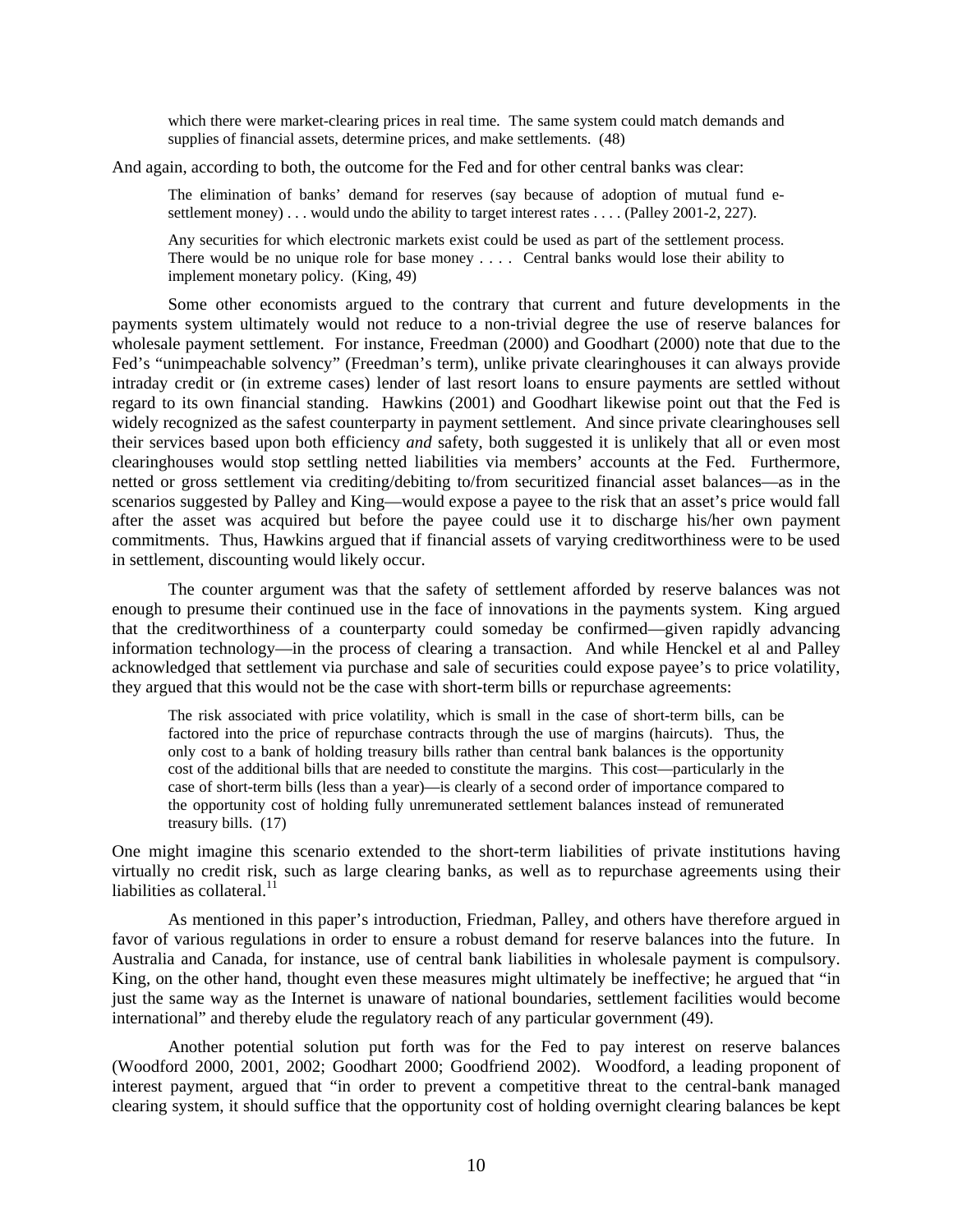low" (2001, 325). By reducing the opportunity cost via remuneration to reserve accounts, an important historical incentive for minimizing balances in these accounts would be eliminated. Recall from the previous section that reducing the "spread" limits the range of possible variability in the federal funds rate. The rate paid on reserve balances and the primary lending rate would become bid and ask rates, respectively, and the Fed would effectively become a market maker in real time in the federal funds market. There would be no reason to borrow or lend in other short-term markets at rates outside this range aside from slight differences in maturity, liquidity, and default risk. Friedman, in agreement with Woodford, accepted that "nobody should doubt that a large enough borrower or lender, willing to enter into transactions in infinite volume, can set market rates" (2000, 269). Goodhart made much the same argument as well (204-205).

However, Friedman then questioned whether such market making by the Fed would require largescale operations; related to his original "puzzle," he concluded that it was the Fed's "credible threat" to engage in large-scale operations that enabled it to influence market rates with so few actual operations. If the Fed's willingness were ever doubted, he argued, "In time, the market would cease to do the central bank's work for it" and the rates set by the Fed would then become "decoupled" from other interest rates and asset prices (2000, 271).

A brief critique of this claim—Friedman's parting argument in this series—also provides review of this section's discussion of his—and some others'—flawed understanding of monetary operations. First, the Fed is able to influence interest rates because it can exogenously set a target rate; it need not directly intervene in other markets or rely on a "credible threat" as long as there is active arbitrage against this target in other financial markets. Its influence over market rates is thus consistent with however many or however few operations are necessary to achieve its target or however many or few reserve balances banks demand. Second, because the Fed must accommodate overnight *and* (even larger) intraday demands for reserve balances to achieve its target, contrary to a "credible threat," the Fed's commitment to its target is *always* being "tested." Finally, the Fed's operations entail simply crediting or debiting member bank reserve accounts; there are no relevant "costs" to providing substantially more reserve balances when banks desire them. This is even more obvious when one considers the Fed's "unimpeachable solvency"; as the Fed has demonstrated repeatedly in times of crisis, it can (indeed, it *must*) carry out substantial operations whenever necessary. What matters for its ability to influence market interest rates is merely that there be a non-trivial demand for reserve balances.

What is missing from the discussion thus far is recognition of an already existing, compelling reason for banks to desire reserve balances in a non-trivial sense such that the Fed's ability to influence other interest rates through its federal funds rate target is undisturbed by future innovations in the payments system. In this sense, a better critique of interest payment on reserve balances as facilitator of a non-trivial demand is to question why it would do so if there were no demand for reserve balances *absent* such remuneration? Interest payment is, after all, merely a credit to a bank reserve account. While interest payments would encourage closer arbitrage against the Fed's target *if* banks *already* had some fundamental reason to hold reserve balances, suggesting that this alone assures a non-trivial demand does not *provide* such a reason but rather *presupposes* one. Even Woodford (2001) allows in his conclusion in a passage suggestive of Palley or King—that "a future is conceivable in which improvements in the efficiency of communications and information processing so change the financial landscape that national central banks cease to control anything that matters to national economies" and could occur "if the functions of central banks today are taken over by private issuers of means of payment who are able to stabilize the values of the currencies that they issue" (349).

#### *The Fundamental Source of a Non-Trivial Demand for Reserve Balances*

The previous section discussed economists' concerns regarding the Fed's ability to influence interest rates, which have mostly focused on the use of reserve balances in settlement of private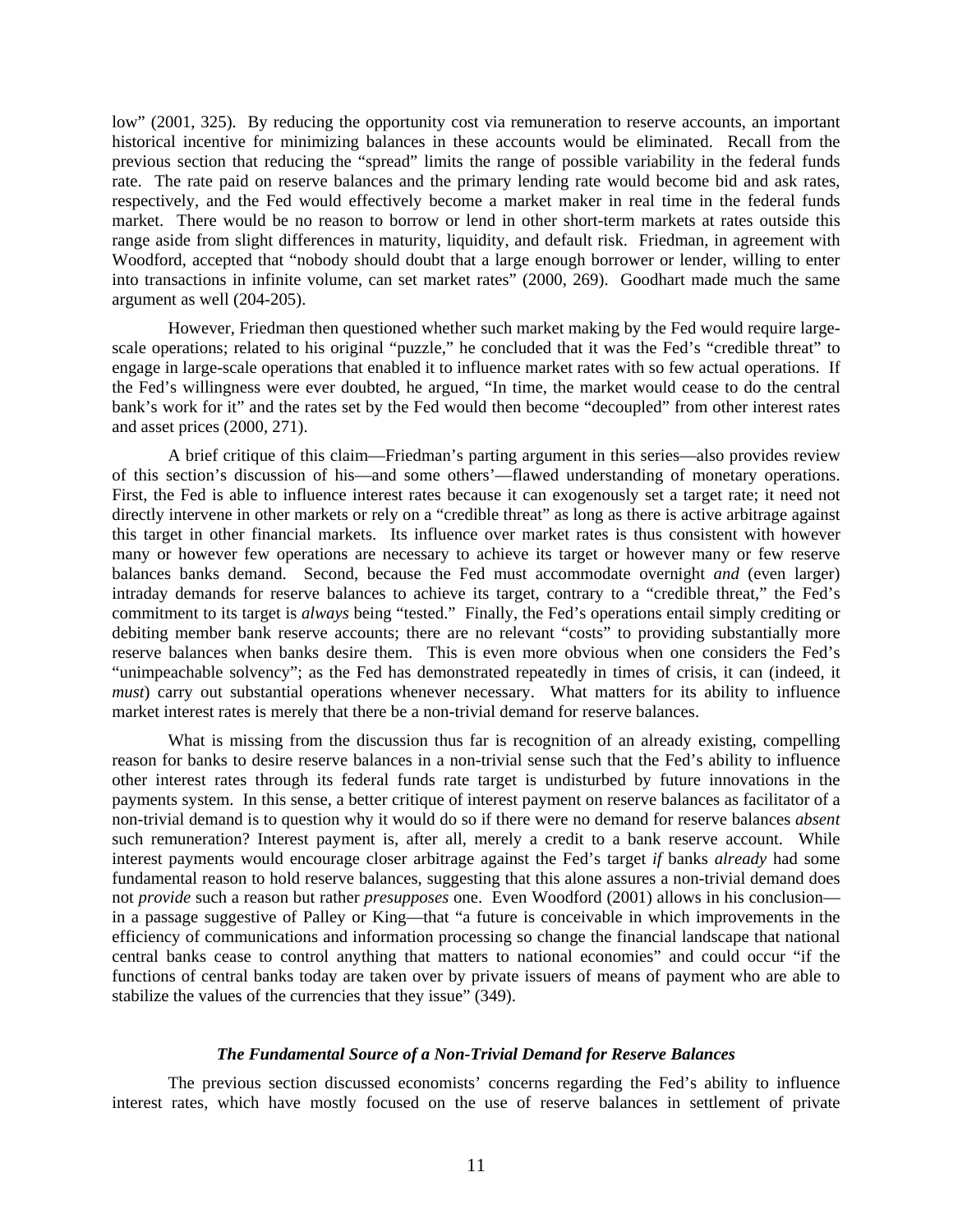transactions and how innovations in the payments system might seriously reduce or even eliminate this practice. Some, like King, even think that additional regulations might ultimately prove futile. The section also showed that instead of ensuring that private settlement occurs via reserve balances in the future, what is sufficient to permit the Fed's influence over interest rates is that a non-trivial demand—as opposed to a demand of any particular quantitative size—for reserve balances exists. In fact, there is *already* a type of payment settlement for which *only* reserve balances will do—and which is quite clearly non-trivial in nature—namely, the settlement of payments with the federal government. Indeed, as Garbade et al (2004) note,

The U.S. government is the largest transactor in the world. During fiscal year 2003, aggregate federal receipts and expenditures averaged \$18.8 billion daily. Money was disbursed to pay for purchases of goods and services, civilian and military salaries, transfer payments such as social security, and interest on the national debt. Receipts came primarily from personal and corporate income taxes and social security contributions. (1)

The most fundamental of payments settled with the federal government is the payment of federal tax liabilities by corporations and individuals, since these are obviously compulsory payments. Though not widely reported, a few economists did mention that tax liabilities payable in reserve balances would comprise a non-trivial demand for reserve balances:

Even with little public demand to hold central bank liabilities, central banks remain the only source of the national currency units that are required to settle domestic tax obligations (Jordan and Stevens, 11).

Even if [other] reasons did not prove enough, governments could require that transactions with them (*tax payments*, pensions, government employees' salaries, purchases, etc.) are settled on the central bank's books. (Hawkins, 101; emphasis added)

Friedman, in a short, rather isolated passage that he curiously did not pursue any further, even acknowledged this:

A potential solution that I suspect has a greater likelihood of success [is] requiring all government tax payments to be made in central bank liabilities. Tax payments in most modern economies do not constitute a small, potentially isolated market likely to end up as part of some corner solution [i.e., an interest rate target that does not matter]. Most firms and most individuals pay taxes, many in sizeable amounts compared to their incomes or profits. Requiring them to do so in bank checks might go a substantial way toward keeping the demand for [reserve balances] coupled to the expansion or contraction of economic activity. (2000, 265)

In the U.S., tax payments from corporations and individuals are settled through banks via reserve balance debits when a credit is made to the Treasury's account at the Fed (e.g., Lovett 1978; Hamilton 1997; Wray 1998; Bell 2000; Bell and Wray 2002-3; Garbade et al 2004). All federal tax payments by businesses—including employee income tax withholding, Social Security/Medicare (FICA), and corporate income taxes—are transferred to the Treasury by banks participating in the Treasury's Tax and Loan program (hereafter, TT&L). The path of funds transferred from a business's account depends upon the nature of the processing bank's participation in the TT&L system. For the more than 11,000 collector institutions (formerly known as remit option depositaries), tax payments are transferred immediately to the Treasury's account via a debit of the banks' reserve accounts (at which time the tax payors' accounts at the banks are also debited). For the more than 900 retainer institutions and the more than 150 investor institutions (both formerly came under the heading of note option depositaries), payments are held in investment accounts as liabilities on the banks' balance sheets until called in by the Treasury. Prior to being called in by the Treasury, these balances merely involve the change of ownership of the banks' liabilities. When called, transfers to the Treasury's Fed account debit both the TT&L accounts and the banks' reserve balances. Investor institutions differ from retainer institutions in that they also accept deposits from the Treasury's account at the Fed (such as recently received tax payments from collector institutions), which are invested in accounts at these banks until called back in. Collection of individual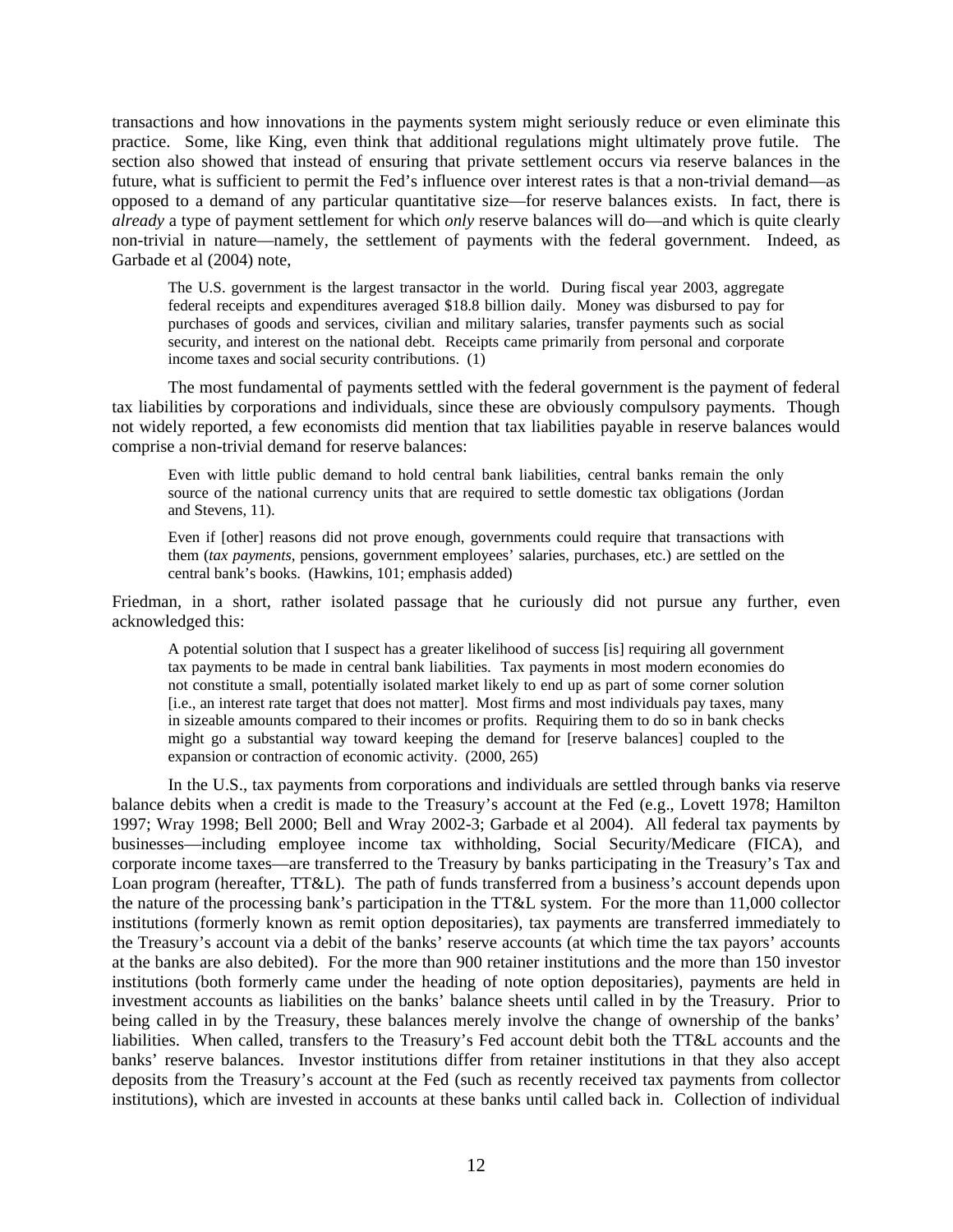income tax payments is done in a similar manner to that of collector institutions above, as the IRS deposits payments received into accounts at around a dozen commercial "lockbox" banks; after processing, payments are transferred to the Treasury's account at the Fed or to investor TT&L accounts until called by the Treasury.<sup>12</sup>

Palley understood as well that "the reality is that taxes are paid using liabilities of the central bank, which creates a demand for reserves for purposes of tax payments" (2001-2, 224). As such, it would be unfair to say he did not recognize that a non-trivial demand would remain; indeed, he acknowledged that "in practice, such complete elimination of demand is unlikely" (228). His concern, however, was that "relying on the demand for tax settlement balances as the means of conducting monetary policy is . . . likely to be associated with increased interest rate volatility. This is because tax payments are highly seasonal, and taxes are also paid in arrears [and as a result the] central bank would have to engage in significant seasonal open-market operations . . . to smooth interest rate spikes . . ." (229). As in the first section of this paper, Palley's error arose from his misunderstanding of the Fed's daily operations, not to mention the Treasury's TT&L system. Concerning the latter, it is widely known that the Treasury already adds to investor TT&L accounts and calls balances in from both retainer and investor TT&L accounts in order to offset daily variations in the Treasury's balance at the Fed and to thereby reduce Fed balance sheet changes that must be offset by open market operations (e.g., Lovett 1978; Hamilton 1997; Bell 2000; Garbade et al 2004). More generally, Palley again failed to recognize that potential volatility in the federal funds rate would not be the result of added variability/seasonality in payment flows to the Treasury but only due to the size of the "spread" between the rate paid on reserve balances and the penalty rate for borrowing reserve balances, as discussed earlier. Whether tax flows to the Treasury are only a few million dollars or less on some days and several billions on others, a demand for reserve balances based solely on tax payments—even in the absence of offsetting TT&L calls or adds—would bring additional volatility in the federal funds rate only if monetary policy operating procedures, regulations, and penalties that enable such volatility were in place.

While requiring that tax payments be made in reserve balances is alone sufficient to create a nontrivial demand for reserve balances, and while the Fed's operating procedures determine the potential for federal funds rate variability, the demand for reserve balances arising exclusively from payments that can currently be settled only via Fedwire is perhaps more substantial than commonly thought. As mentioned, balances in TT&L note option accounts are frequently called in by the Treasury, particularly on days when revenues are smaller than scheduled disbursements; these calls can only be met with reserve balances. Settlement after auctions for Treasury securities are made in reserve balances, as are some securities sold by government sponsored enterprises. Further, all Treasury securities and many government agency/enterprise securities can only change ownership—whether in the primary, secondary, or repurchase markets—through use of the Fed's Fedwire book-entry securities system, which records changes in ownership against payment sent with reserve balances. (The notable exceptions among government agency/enterprise securities are those issued by GNMA, which do not trade over Fedwire, though FNMA and FHLMC securities do.) Even when such trades are settled on a netted basis by FICC, final settlement in many cases *must* occur through Fedwire.<sup>13</sup> Although the majority of such securities (particularly Treasuries) are held on the books of only a few large clearing banks—who are then responsible for maintaining records to identify which securities are held on behalf of individual customers—total securities trades settled via Fedwire's delivery versus payment system still averaged more than \$1 trillion per business day in 2004 (Board of Governors 2005).

The major implication of the foregoing is that the Fed's ability to set interest rates in an age of technological innovation in financial markets and (specifically) in the payments system is not much different from its ability to do so in earlier eras; the issue is not the innovations as much as it is the federal government's acceptance of reserve balances in payment settlement with the private sector. Thus, even as the current era is one of financial innovation and e-money, current and future eras nonetheless remain *modern money* eras (Wray 1998). Much as recent neo-Chartalist research has demonstrated that the State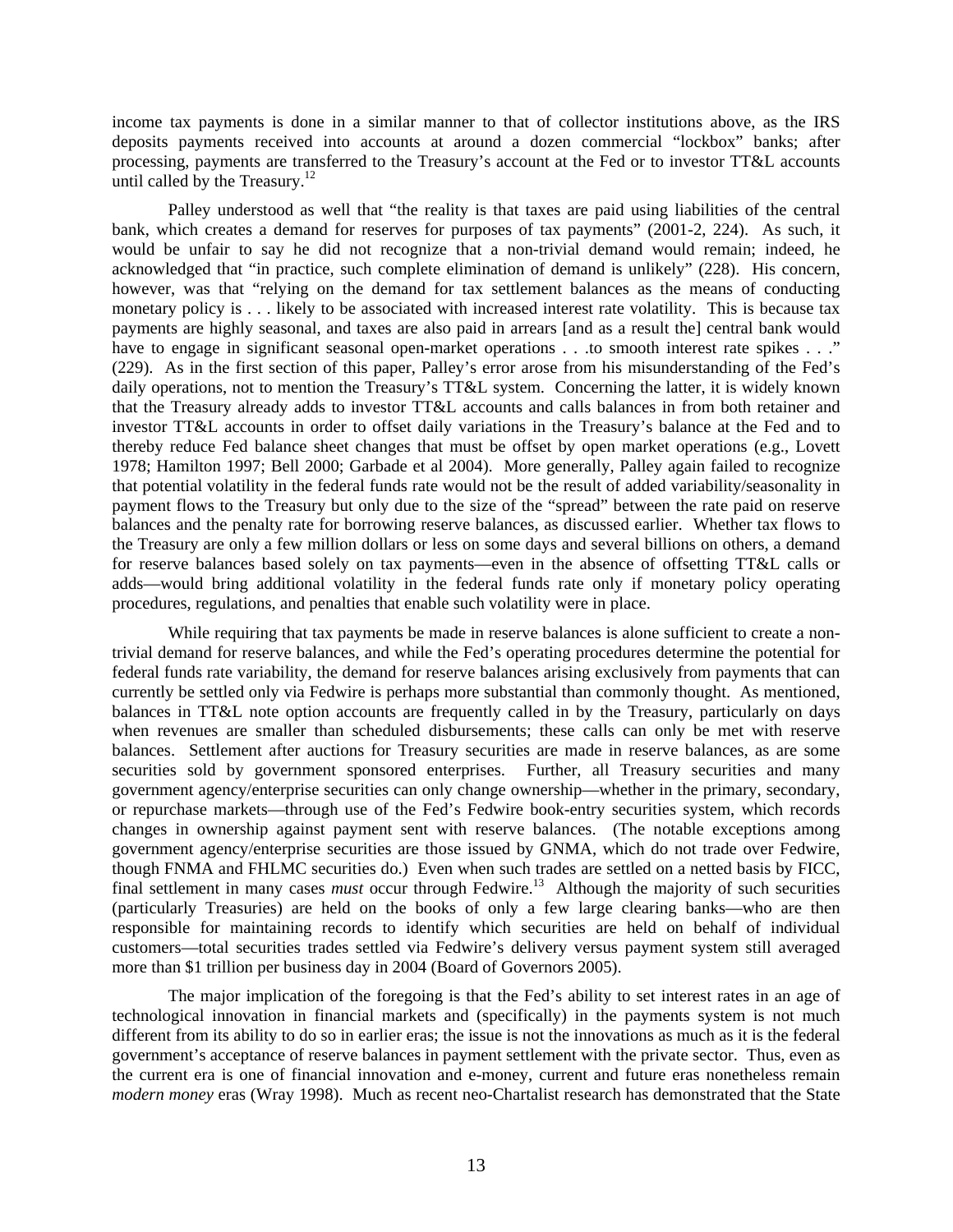can create a demand for its own money by levying a tax liability payable in its money, the parallel here is that the central bank's ability to set interest rates has similar origins since a non-trivial demand for reserve balances exists when reserve balances are necessary to settle tax liabilities. As Goodhart explained, "The ability of the central bank to control interest rates is an issue of *political* economy. To ignore the role of governments and power would be to miss the key point" (206; italics in original).

It is useful to return to the earlier topic of the Fed's open market operations from a modern money perspective. Just as the State has the authority to determine that it will accept its own money in payment for taxes, so does it also have the authority to exercise complete control over the overnight interest rate earned by those lending out its money or paid by those borrowing its money independent of how much of its money is circulating. The rather complex nature of the Fed's open market operations has obscured this fact for many economists for many years, leading them to erroneously believe in deposit multipliers and liquidity effects and to then fear that a fall in the quantity of reserve balances would reduce the Fed's ability to set and manage volatility in the rate for which *its own* money is traded. Regardless how the Fed's open market operations actually evolve in the future, the Fed's ability to have direct control over the federal funds rate is completely unrelated to the quantity of reserve balances and is thus also unrelated to how many deposits are swept into money market accounts, how large reserve requirements are, or evolving payment technologies. While the quantity of reserve balances is endogenously determined and will vary according to reserve requirements and technologies in the payments system, *the State nonetheless always has within its power the ability to set the bid and ask prices for its own money and to minimize variations in its target rate regardless of the quantity of reserve balances in circulation*, though it may choose not to use this power.

Whether the quantity of reserve balances circulating is zero dollars or trillions of dollars, or whether the size/frequency of central bank operations is large or not relative to transaction volumes in financial markets, is of no consequence to the ability to influence interest rates in the economy. If private clearing and settlement arrangements in the future were to completely eliminate the use of reserve balances to settle private transactions, *the fact that banks or other institutions must deliver reserve balances to the Treasury to settle their customers' tax liabilities would be sufficient to ensure a nontrivial demand for reserve balances and the central bank's ability to influence market interest rates through arbitrage between the overnight rate and other rates*. 14 The ability to set interest rates thus does not require the central bank's monopoly of the means of settlement, the safety of using reserve balances, use of the central bank as counter-party in netted settlement of private transactions, or that the central bank pays interest on reserve balances. Rather, what remains of each of these, as Wray (2003) notes, is the perplexing question of why the non-State sector would accept a fiat money—the State's liabilities when it is not exactly clear for what the State would be liable. By contrast, from a modern money perspective, the State is liable only to accept its fiat money in payments made from the non-State sector to itself (89). And just as research into the history of money has demonstrated that money did not originally emerge from some need to overcome the "double coincidence of wants" inherent in barter trade (e.g., Peacock 2003-4; Wray 2004; Ingham 2004; Forstater 2006), so is a "reverse barter" view mistaken in which technology advances sufficiently for "mutual fund e-settlement money" to overcome the "double coincidence" problem in financial transactions. As Goodhart recognized,

There is no *technological* barrier now, nor has there ever been one, to financial intermediaries settling with each other. Central banks do not now exist because of some technological imperative, but because they have evolved to meet a combination of both governmental and structural needs. . . . In this respect, the future will be *exactly* like the past. (206n; italics in original)

 To conclude this section, the requirement that reserve balances be used by banks to settle depositors' tax liabilities with the federal government is sufficient to ensure a non-trivial demand for reserve balances and the continued arbitrage between the federal funds rate and other short-term interest rates. As such, it is *modern money* in the sense defined by Wray (1998), not electronic money or other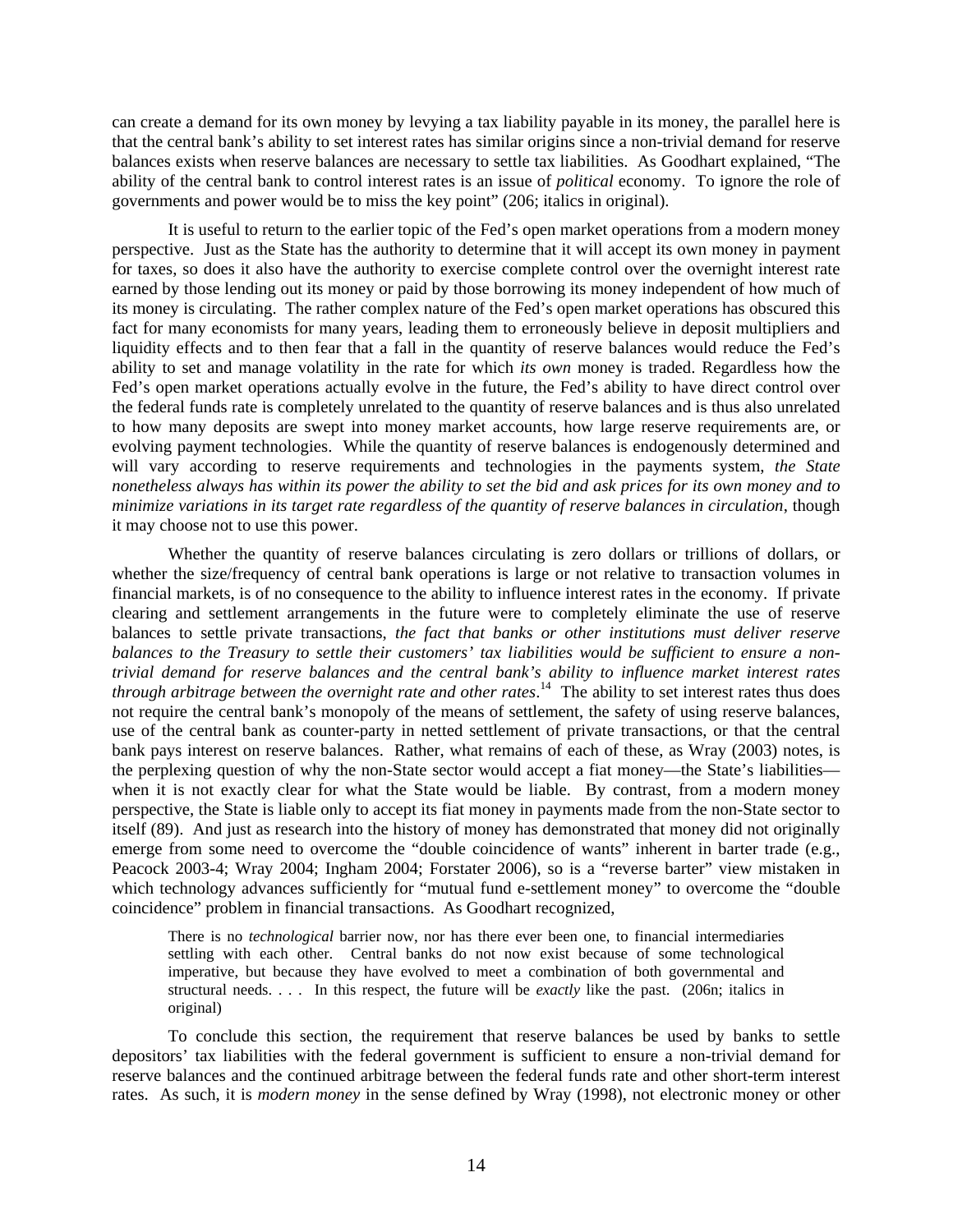innovations, that is fundamental to understanding the Fed's ability to set interest rates. While researchers have been led astray due to misinterpretations of an admittedly complicated process of monetary policy implementation, were one to *begin* from an understanding of modern money and the ability of a State issuing a sovereign currency to levy a tax liability in its own money, the ability of the central bank to set the overnight rate, to minimize this rate's variability, and to influence other rates through arbitrage would be clear even given the ever-accelerating pace of the electronic money revolution.

#### *Concluding Remarks*

Instead of the Austrian view of money, it is on the contrary into a modern money or neo-Chartalist view of money—which begins with a demand for the State's money to settle tax liabilities that the future of electronic money and the ability to set interest rates "fit naturally." What matters is not whether there are other, private methods of settling payments, or whether private payments are settled at all on the Fed's books, but whether there is a non-trivial demand for reserve balances; that tax liabilities are settled with the Treasury via debits to reserve accounts is sufficient for such a non-trivial demand to exist. Consistent with the horizontalist view, even neoclassical economists such as Woodford have acknowledged that, absent the Fed's target, there is no "natural" or "equilibrium" interest rate toward which private markets are moving; given a non-trivial demand for reserve balances, the Fed can set its overnight target at any level—even zero (Forstater and Mosler 2005)—and other rates will follow its lead.

It is important to recognize that the increased variability in the federal funds rate and potential elimination of reserve balances in private settlement—which together gave rise to the literature discussed in this paper—have themselves been influenced by the State's ability to "rewrite the dictionary, " to recall Keynes's famous phrase. In the U.S., both have been heavily dependent upon the Fed's own authorization of sweep account technologies, penalties imposed by the Fed on overdrafts (particularly the substantial penalties on overnight overdrafts), the non-monetary costs associated with borrowing at the discount window prior to 2003, legal prohibition of interest payment on reserve balances, and the Monetary Control Act of 1980 requirement that the Fed recoup its own imputed costs of capital by charging banks for its settlement services (which is explicitly intended to *encourage* private competition with the Fed's settlement services). Thus, while the State *can* ensure its own ability to set interest rates even in an era of revolution in payments technologies, it can likewise relinquish this power if it so chooses. In sum, the ability to set interest rates is most assuredly a matter of *political* economy.

\*\*I especially would like to thank Warren Mosler for helpful comments and discussions. All remaining errors are mine.

#### *Notes*

- 1. The terms "modern" money or "sovereign" money, as used here and in Wray (1998, 2003), imply a flexible exchange rate regime.
- 2. Banks can also contract with the Fed to hold required clearing balances during the maintenance period, which earn "credits" at the federal funds rate that can be used to pay for clearing and settlement costs incurred using the Fed's services. Required clearing balances combine with required reserves to make up total required balances during a maintenance period. In recent years, required clearing balances have grown to outnumber required reserve balances as both required reserves and the federal funds rate have fallen.
- 3. The exception, though it does not affect or otherwise undermine the arguments here, is that averaging provisions for reserve requirements encourage speculation about short-term changes in the effective federal funds rate; much of the potential for speculation can be attributed to the fact that banks cannot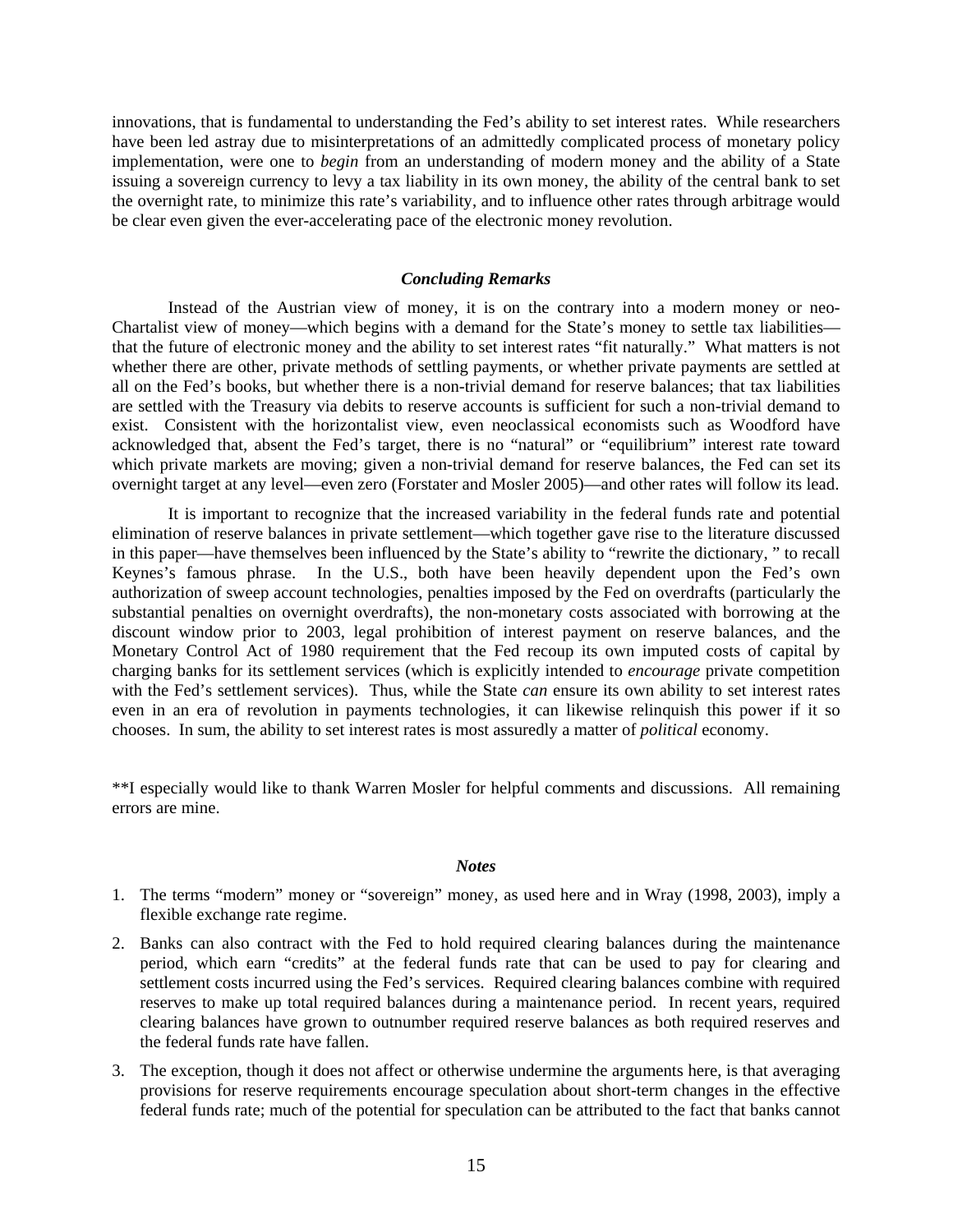substitute reserve balance holdings perfectly across days within the maintenance period (Fullwiler 2003). Such speculative activity creates deviations from the targeted rate within the maintenance period that are usually small (most are only a few basis points in size) but which can become relatively large at times (in some cases, most often associated with high payment flow dates or other calendar-related effects, deviations can exceed 50 or even 100 basis points). Lavoie (2005) argues that these deviations may have contributed to the reluctance of some American Post Keynesians in recognizing the full endogeneity of reserve balances and the full exogeneity (in the control sense) of interest rate targets. In addition, there is a substantial literature documenting rising variability in the federal funds rate toward the end of the maintenance period. See Griffiths and Winters (1995), Hamilton (1996), Furfine (2000), Cyree et al (2003), and Lee (2003) for further discussion.

- 4. As discussed in the previous note, a technical though economically insignificant exception is that averaging of reserve balances across days to meet reserve requirements encourage mostly small, predictable deviations from the targeted rate within the maintenance period and greater volatility toward the end of the period. For many reasons such deviations have not been present for the most part where reserve requirements have been abandoned (Woodford 2001, Lavoie 2005). As the Open Market Desk always emphasizes, the federal funds rate target is nonetheless achieved *on average*.
- 5. The switch to lagged reserve accounting reduced uncertainty about the demand for reserve balances for the Fed in planning open market operations; it also reduced individual banks' uncertainty about reserve needs throughout the maintenance period.
- 6. Similar volatility temporarily accompanied the Fed's decrease in reserve requirements on time deposits and Eurodollar accounts in the early 1990s (Clouse and Elmendorf 1997).
- 7. This is not to argue that ABRR would not be useful for other policy goals, such as preventing booms and busts on the balance sheets of financial institutions; such uses in fact appear to be the primary motivations for Palley's proposal.
- 8. Henckel et al (1999) report similarly evolving ratios in other countries.
- 9. Some banks settle netted local payments with the Fed's National Settlement System rather than Fedwire, though net settlements still occurs via reserve balances in this case.
- 10. According to Griffiths and Winters (1997), Cyree et al. (2003), Lee (2003), and Demiralp et al (2004), there is evidence of day-of-maintenance period and high payment flow day effects in overnight Eurodollar and repurchase agreement markets similar to those in the federal funds market. This indicates that arbitrage between these markets is *very* active up to the point that differences in default risk, collateral, and availability of offshore facilities come into play. Demiralp et al found that arbitrage opportunities of only a few basis points are left unexhausted in these markets.
- 11. In fact, the scenario would undermine the non-triviality of reserve balances *only* if it were extended to repurchase agreements and short-term liabilities of private institutions, since—as pointed out in the following section—delivery of Treasuries in primary, secondary, and repurchase markets generally occurs against payment of reserve balances using Fedwire's book-entry system.
- 12. The discussion of the Treasury's tax collections and the TT&L system is based upon United States Treasury (2000) and Garbade et al (2004).
- 13. An exception is FICC's popular netted general collateral finance (GCF) repurchase agreements. GCF repos currently do not require any reserve balances for settlement because FICC will only handle those trades in which one of the two major clearing banks is involved (Bank of New York and JP Morgan Chase Bank). Prior to March 24, 2003, FICC would enable transactions in which both clearing banks were involved, which would require payment in reserve balances sent via Fedwire against the Treasuries changing ownership. Interbank GCF settlement was suspended by FICC due to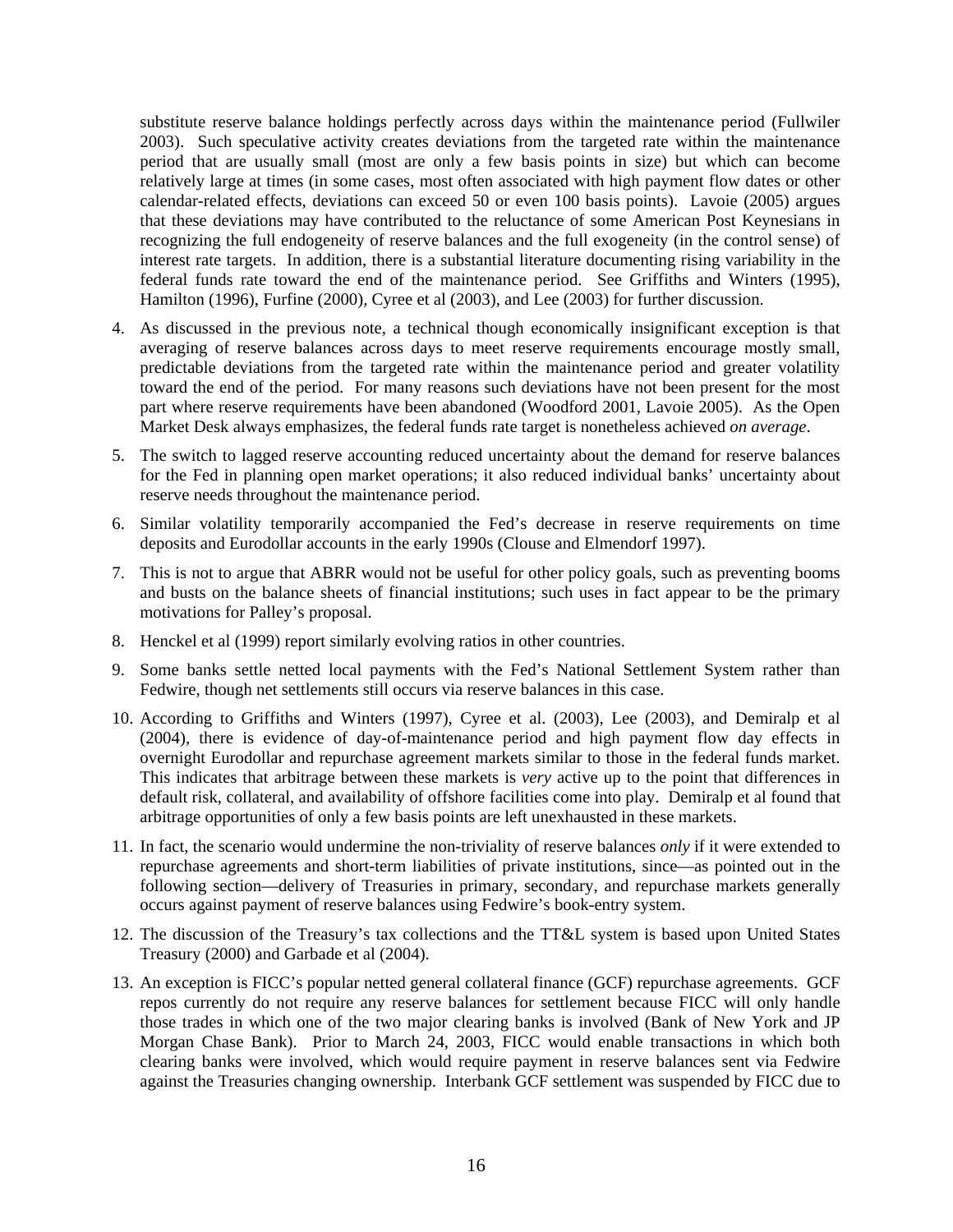concerns that either bank's net liability might be more than the daylight overdraft allowed by the Fed, in which case the paying bank might delay some or all of its payment. See Christie (2003).

14. From the modern money perspective, the elimination of so-called seigniorage revenue from reduction in reserve balances or even currency in circulation is not a concern—contrary to concerns raised by Palley (2004) or Stevens (2002)—since a sovereign-currency issuing government operating under flexible exchange rates does not *need* its own money; rather, it is the public that must acquire the government's money to settle its liabilities with the State.

### *References*

- Bank for International Settlements. "Report on Netting Schemes." Committee on Payment and Settlement Systems Paper No. 2 (February 1989).
- Bell, Stephanie. "Do Taxes and Bonds Finance Government Spending?" *Journal of Economic Issues*, 34 (September 2000): 603-620.
- Bell, Stephanie, and L. Randall Wray. "Fiscal Effects on Reserves and the Independence of the Fed." *Journal of Post Keynesian Economics* 25 (Winter 2002-3): 263-271.
- Bennett, Paul, and Spence Hilton. "Falling Reserve Balances and the Federal Funds Rate." Federal Reserve Bank of New York *Current Issues in Economics and Finance*, 3 (April 1997).
- Board of Governors. "Fedwire Funds Service." 2005. Internet: <http://www.federalreserve.gov/paymentsystems/fedwire/fedwirefundstrfann.htm>
- Christie, Rebecca. "Risks Force Limitations on Popular Repo Market Product." *The Wall Street Journal* (March 12, 2003).
- Clouse, James A. and Douglas W. Elmendorf. "Declining Required Reserve balances and the Volatility of the Federal Funds Rate." Federal Reserve Board, Finance and Economics Discussion Series (June 1997).
- Costa Storti, Claudia, and Paul De Grauewe. "Monetary Policy in a Cashless Society." Centre for Economic Policy Research Discussion Paper No. 2696 (February 2001).
- Cyree, Ken B., Mark D. Griffiths, and Drew B. Winters. "On the Pervasive Effects of Federal Reserve Settlement Regulations." Federal Reserve Bank of St. Louis *Review* (March/April 2003): 27-46.
- Demiralp, Selva and Dennis Farley. "Declining Required Reserves, Funds Rate Volatility, and Open Market Operations." *Journal of Banking and Finance* 29 (May 2005): 1131-1152.
- Demiralp, Selva, Brian Preslopsky, and William Whitesell. "Overnight Interbank Loan Markets." Federal Reserve Board, Finance and Economics Discussion Series (May 2004).
- Demiralp, Selva and Oscar Jorda. "The Announcement Effect: Evidence from Open Market Desk Data." Federal Reserve Bank of New York *Economic Policy Review* (May 2002): 29-48.
- Edwards, Cheryl. "Open Market Operations in the 1990s." Federal Reserve *Bulletin* (November 1997): 859-874.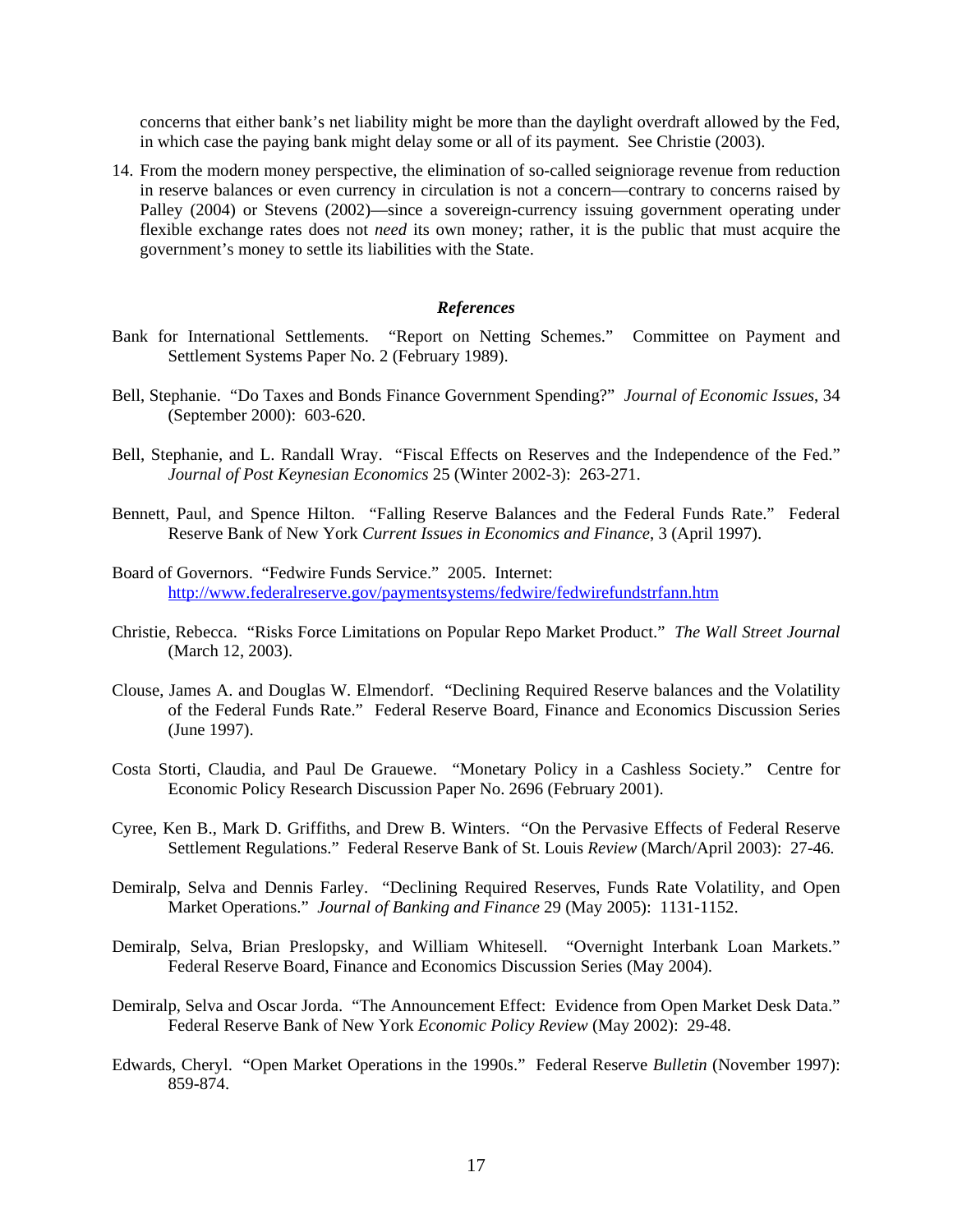Federal Reserve Bank of New York. *Domestic Open Market Operations during 2003*. January 2004.

\_\_\_\_\_\_\_\_\_\_. *Domestic Open Market Operations during 2002.* January 2003.

\_\_\_\_\_\_\_\_\_\_. *Domestic Open Market Operations during 1999.* January 2000.

Federal Reserve Bank of St. Louis. "Sweeps of Transaction Deposits into MMDAs." 2004a. Internet: <http://research.stlouisfed.org/swdata>

\_\_\_\_\_\_\_\_\_\_. "Total Checkable Deposits." 2004b. Internet: <http://research.stlouisfed.org/fred2/data/TCDNS.txt>

- Forstater, Mathew. "Tax Driven Money: Further Evidence from the History of Thought, Economic History, and Economic Policy." In Mark Setterfield, editor, *Complexity, Endogenous Money, and Exogenous Interest Rates*, Cheltenham, UK: Edward Elgar, 2006.
- Forstater, Mathew and Warren Mosler. "The Natural Rate of Interest Is Zero." *Journal of Economic Issues* 39 (June 2005): 535-542.
- Freedman, Charles. "Monetary Policy Implementation: Past, Present, and Future—Will Electronic Money Lead to the Eventual Demise of Central Banking?" *International Finance* 3 (July 2000): 211-227.
- Friedman, Benjamin M. "Decoupling at the Margin: The Threat to Monetary Policy from the Electronic Revolution in Banking." *International Finance* 3 (July 2000): 261-272.

"The Future of Monetary Policy: The Central Bank as an Army with Only a Signal Corps?" *International Finance* 2 (December 1999): 321-338.

- Fullwiler, Scott T. "Timeliness and the Fed's Daily Tactics." *Journal of Economic Issues* 37 (December 2003): 851-880.
- Furfine, Craig. "Interbank Payments and the Daily Federal Funds Rate." *Journal of Monetary Economics* 46 (August 2000): 535-553.
- Garbade, Kenneth D., John C. Partlan, and Paul J. Santoro. "Recent Innovations in Treasury Cash Management." Federal Reserve Bank of New York *Current Issues in Economics and Finance* (November 2004).
- Goodfriend, Marvin. "Interest on Reserves and Monetary Policy." Federal Reserve Bank of New York *Economic Policy Review* (May 2002): 77–84.
- Goodhart, Charles. "Can Central Banking Survive the IT Revolution?" *International Finance* 3 (July 2000): 189-210.
- Gormez, Yuksel, and Forrest Capie. "Surveys on Electronic Money." Bank of Finland Discussion Paper No. 7/2000 (June 2000).
- Government Accounting Office. "Payment Systems: Central Bank Roles Vary, but Goals Are the Same." GAO-02-303 (February 2002).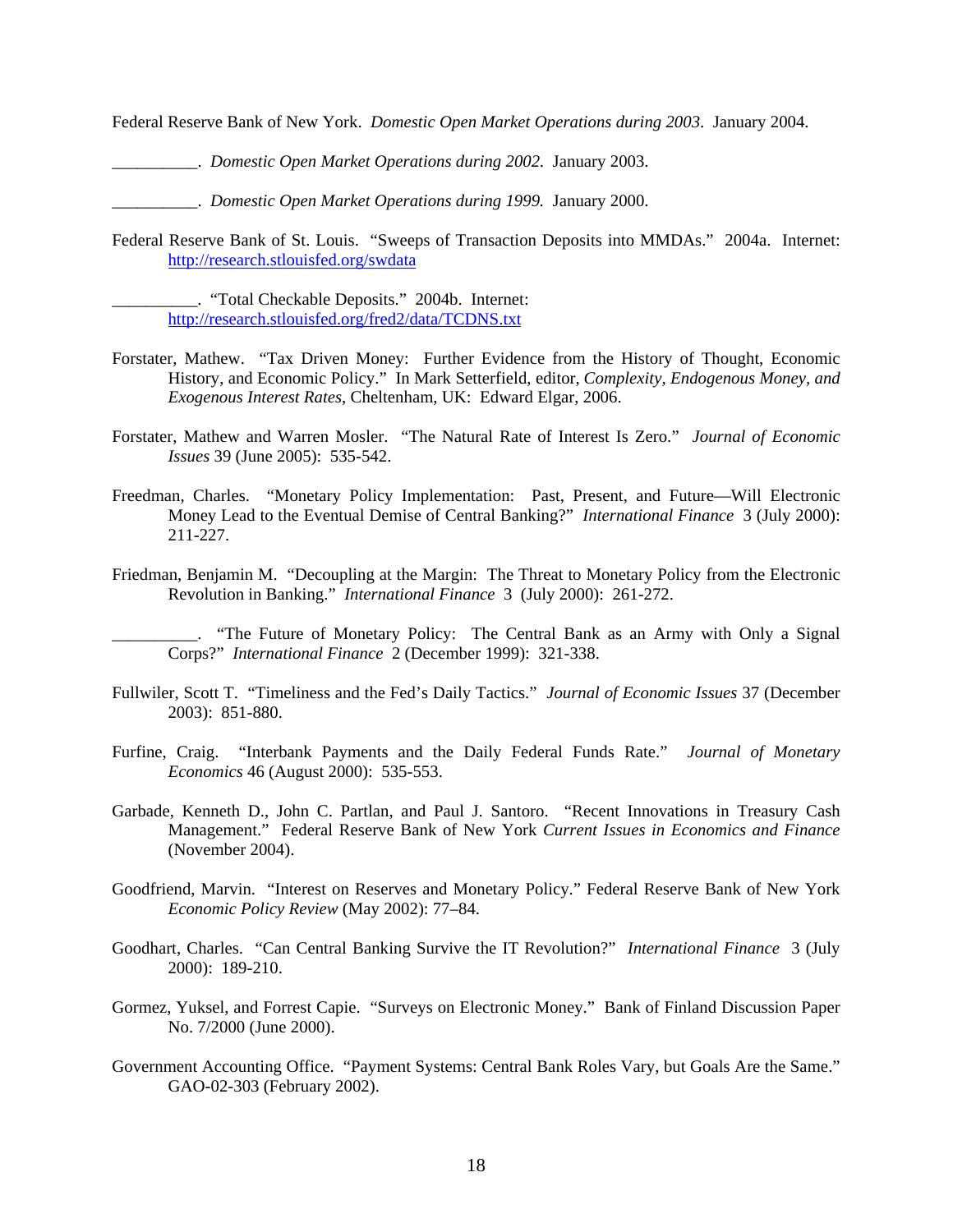Griffiths, Mark D. and Drew B. Winters. "The Effect of Federal Reserve Accounting Rules on the Overnight Equilibrium Levels of Repo Rates." *Journal of Banking and Finance* 24(6) (July 1997): 815-832.

\_\_\_\_\_\_\_\_\_\_. "Day-of-Week Effects in the Federal Funds Rate: Further Empirical Findings." *Journal of Banking and Finance* 19 (1995): 1265-1284.

- Guthrie, Graeme and Julian Wright. "Open Mouth Operations." *Journal of Monetary Economics* 24 (2000): 489-516.
- Hakkio, Craig S. and Gordon H. Sellon, Jr. "The Discount Window: Time for Reform?" Federal Reserve Bank of Kansas City *Economic Review*, 85 (Second Quarter 2000): 5-20.
- Hamilton, James. "Measuring the Liquidity Effect." *American Economic Review*: (March 1997): 80-97.
	- \_\_\_\_\_\_\_\_\_\_. "The Daily Market for Federal Funds." *Journal of Political Economy* 104 (1996): 16-56.
- Hawkins, John. "Electronic Finance and Monetary Policy." Bank for International Settlements Papers No. 7 (November 2001).
- Henckel, Timo, Alain Ize, and Arto Kovanen. "Central Banking without Central Bank Money." International Monetary Fund Working Paper No. 99/92 (July 1999).
- Ingham, Geoffrey. *The Nature of Money*. Malden, MA: Polity Press, 2004.
- King, Mervyn. 1999. "Challenges for Monetary Policy: New and Old." *New Challenges for Monetary Policy: A Symposium Sponsored by the Federal Reserve Bank of Kansas City*, 1999, 11-58.
- Kohn, Donald L. Business Checking Freedom Act of 2003, H. R. 758 and H. R. 859. Testimony delivered before the Subcommittee on Financial Institutions and Consumer Credit of the Committee on Financial Services, U. S. House of Representatives, March 5, 2003. Internet: <http://www.federalreserve.gov/boarddocs/testimony/2003/20030305/default.htm>
- Krieger, Sandra C. "Recent Trends in Monetary Policy Implementation: A View From the Desk." Federal Reserve Bank of New York *Economic Policy Review* (May 2002): 73-76.
- Lavoie, Marc. 2005. "Monetary Base Endogeneity and the New Procedures of the Asset-Based Canadian and American Monetary Systems." *Journal of Post Keynesian Economics* (Summer 2005): 689- 710.
	- \_\_\_\_\_\_\_\_\_\_. *Foundations of Post-Keynesian Economic Analysis*. Aldershot: Edward Elgar, 1992.
- Lee, Young-Sook. "The Federal Funds Market and the Overnight Eurodollar Market." *Journal of Banking and Finance* 27 (2003): 749-771.
- Lovett, Joan E. "Treasury Tax and Loan Accounts and Federal Reserve Open Market Operations." Federal Reserve Bank of New York *Quarterly Review* (Summer 1978): 41-46.
- McAndrews, James J. and Simon M. Potter. "Liquidity Effects of the Events of September 11, 2001." Federal Reserve Bank of New York *Economic Policy Review* (November 2002): 59-79.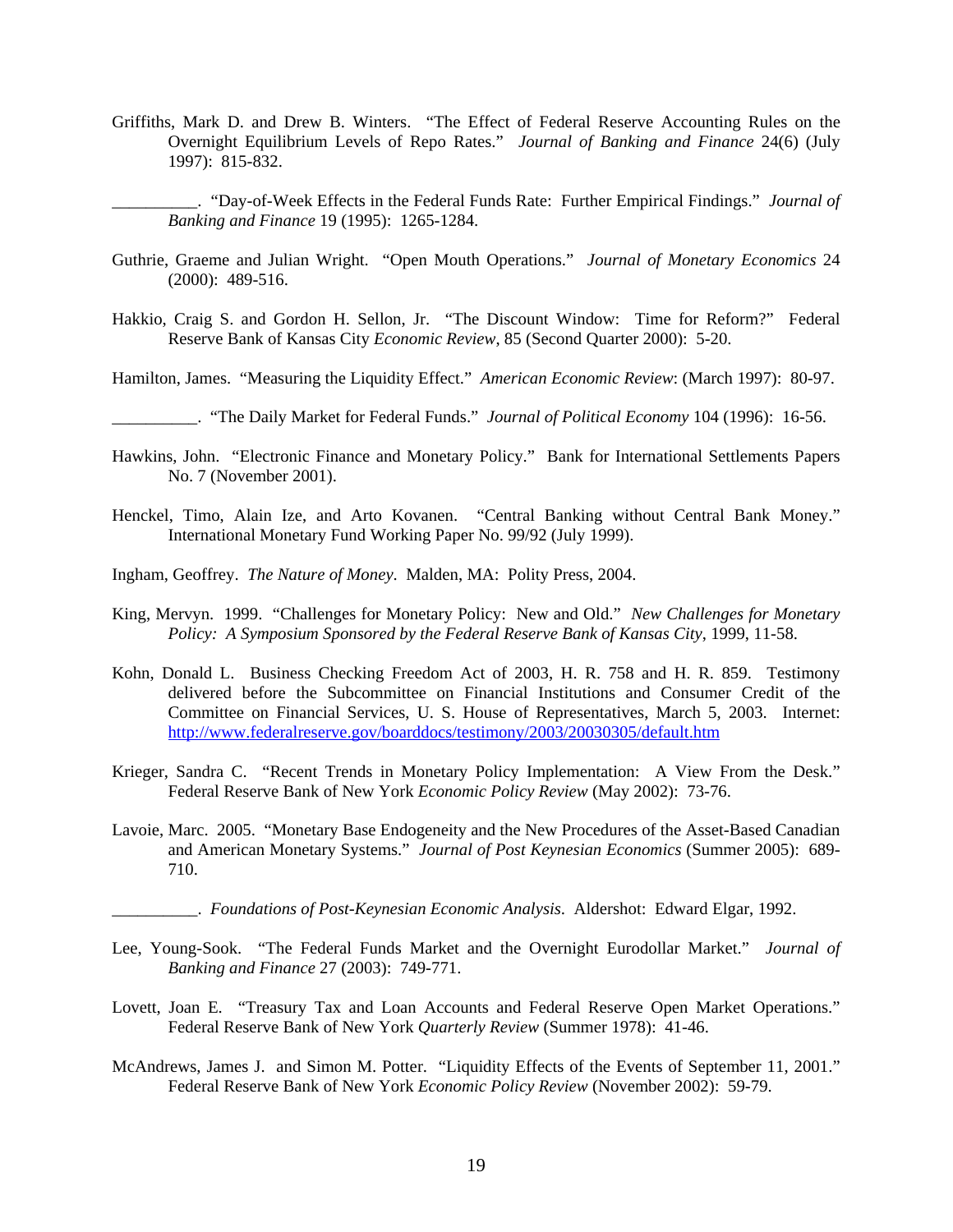- McAndrews, James J. and Samira Rajan. "The Timing and Funding of Fedwire Funds Transfers." Federal Reserve Bank of New York *Economic Policy Review* (July 2000): 17-32.
- Minsky, Hyman P. "Central Banking and Money Market Changes." *Quarterly Journal of Economics*, 71 (May 1957): 171-188.
- Moore, Basil. *Horizontalists and Verticalists: The Macroeconomics of Credit Money*. Cambridge: Cambridge University Press, 1988.
- Palley, Thomas I. "Asset-Based Reserve Requirements: Reasserting Domestic Monetary Control in an Era of Financial Innovation and Instability." *Review of Political Economy* 16 (January 2004): 43-58.
	- \_\_\_\_\_\_\_\_\_\_. "The E-Money Revolution: Challenges and Implications for Monetary Policy." *Journal of Post Keynesian Economics* 24 (Winter 2001-2): 217-233.
- Panigay Coleman, Stacy. "The Evolution of the Federal Reserve's Intraday Credit Policies." *Federal Reserve Bulletin* (February 2002): 67-84.
- Peacock, Mark S. "State, Money, Catallaxy: Underlaboring for a Chartalist Theory of Money." *Journal of Post Keynesian Economics* 26 (Winter 2003-4): 205-225.
- Sellon, Gordon H., Jr. "The Changing US Financial System: Some Implications for the Monetary Transmission Mechanism." Federal Reserve Bank of Kansas City *Economic Review* (1<sup>st</sup> Quarter 2002): 5-34.
- Sellon, Gordon H., Jr., and Stuart E. Weiner. "Monetary Policy without Reserve Requirements: Case Studies and Options for the United States." Federal Reserve Bank of Kansas City *Economic Review*, 82 (Second Quarter 1997): 5-30.
- Stevens, Ed. "Electronic Money and the Future of Central Banks." Federal Reserve Bank of Cleveland *Economic Commentary* (March 1, 2002).
- United States Treasury. *Treasury Financial Manual, Volume IV*. 2000.
- Whitesell, Willaim. "Tunnels and Reserves in Monetary Policy Implementation." Federal Reserve Board, Finance and Economics Discussion Series (July 2003).
- Woodford, Michael. "Financial Market Efficiency and the Effectiveness of Monetary Policy." Federal Reserve Bank of New York *Economic Policy Review* (May 2002): 85-94.

\_\_\_\_\_\_\_\_\_\_. "Monetary Policy in the Information Economy." *Economic Policy for the Information Economy: A Symposium Sponsored by the Federal Reserve Bank of Kansas City*, 2001, 297-370.

\_\_\_\_\_\_\_\_\_\_. "Monetary Policy in a World without Money." *International Finance* 3 (July 2000): 229- 260.

Wray, L. Randall (editor). *Credit and State Theories of Money*. Cheltenham, UK: Edward Elgar, 2004.